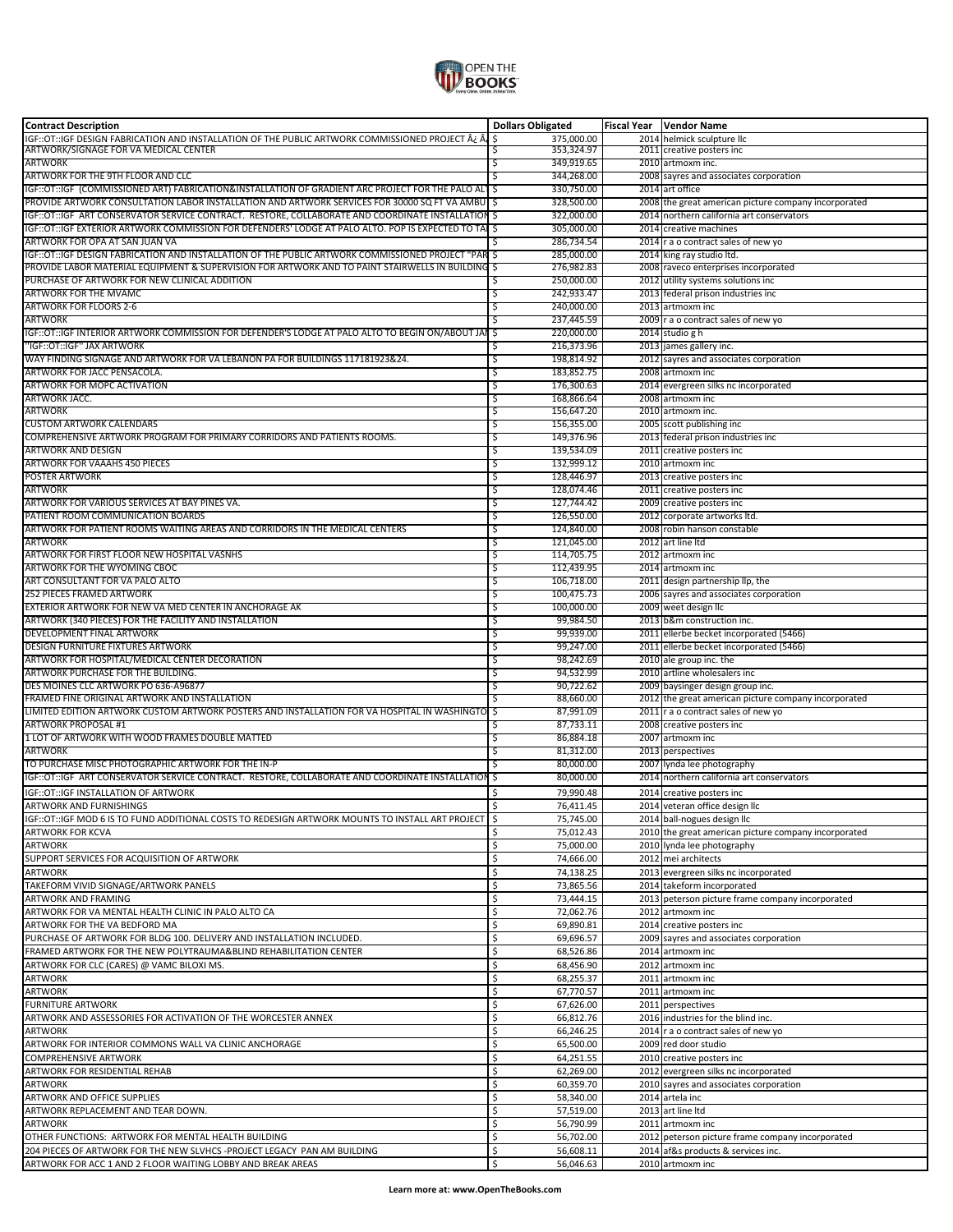

| <b>Contract Description</b>                                                                       | <b>Dollars Obligated</b>           | Fiscal Year   Vendor Name                               |
|---------------------------------------------------------------------------------------------------|------------------------------------|---------------------------------------------------------|
| STOARGE WORKSTATIONS TABLES CORNICES BLACK OUT SHADES ARTWORK&RECIEVE/DELIEVER/INSTALL. FOR \  \$ | 55,798.59                          | 2011 zoom inc.                                          |
| A/E TO PROVIDE ALL LABOR MATERIAL TOOLSEQUIPMENT AND SERVICES TO PLAN IMPACT FOR ARTWORK.         | \$<br>55,175.00                    | 2011 studio nova lp                                     |
| METAL ART TREE OF LIFE WITH LEAVES AND DOVES MISC ARTWORK                                         | \$<br>54,942.26                    | 2013 interior fusion I. I. c.                           |
|                                                                                                   | \$<br>54,246.60                    | 2011 artmoxm inc                                        |
| ARTWORK FOR BLIND REHAB @ VAMC BILOXI MS.                                                         |                                    |                                                         |
| PROCUREMENT AND INSTALLATION OF ARTWORK FOR ABJ CBOC CROWN POINT IN.                              | \$<br>54,005.00                    | 2011 aegis business solutions limited liability company |
| ARTWORK AND INSTALLATION                                                                          | \$<br>53,497.48                    | 2013 r a o contract sales of new yo                     |
| <b>ARTWORK</b>                                                                                    | Ś<br>52.108.40                     | 2008 aa accents limited                                 |
| ARTWORK FOR HOSPITAL                                                                              | Ś<br>52,108.40                     | 2008 aa accents limited                                 |
| <b>ARTWORK</b>                                                                                    | \$<br>49,821.61                    | 2010 artmoxm inc                                        |
| ARTWORK FOR FT. MCPHERSON CLINIC                                                                  | \$<br>49,675.30                    | 2014 r a o contract sales of new yo                     |
|                                                                                                   |                                    |                                                         |
| ARTWORK FOR MONTROSE CAMPUS                                                                       | \$<br>48,887.47                    | 2012 aa accents limited                                 |
| ARTWORK AND INSTALLATION                                                                          | \$<br>48,825.00                    | 2012 the great american picture company incorporated    |
| <b>ARTWORK FOR CLINIC</b>                                                                         | \$<br>48,150.21                    | 2011 influential art                                    |
| ADITIONAL LOUNGE FURNITURE AND ARTWORK FOR RRTP                                                   | \$<br>47,906.23                    | 2014 pomerantz acquisition corporation                  |
| ARTWORK FOR MENTAL HEALTH (CARES) @ VAMC BILOXI MS.                                               | \$<br>47,609.77                    | 2011 artmoxm inc                                        |
| <b>ARTWORK FRAMES</b>                                                                             | \$<br>47,426.14                    | 2007 artmoxm inc                                        |
|                                                                                                   |                                    |                                                         |
| COMPREHENSIVE ARTWORK PROGRAM                                                                     | \$<br>47,422.12                    | 2010 creative posters inc                               |
| COMPREHENSIVE ARTWORK PROGRAM                                                                     | \$<br>47,422.12                    | 2010 creative posters inc                               |
| <b>ARTWORK</b>                                                                                    | \$<br>47,347.69                    | 2012 creative sign service inc                          |
| ARTWORK FOR MENTAL HEALTH SERVICE AREA                                                            | Ś<br>45,592.90                     | 2008 creative posters inc                               |
| ARTWORK FOR MENTAL HEALTH CLINIC                                                                  | \$<br>45,169.70                    | 2013 evergreen silks nc incorporated                    |
| ARTWORK                                                                                           | \$<br>44,665.00                    | 2008 artmoxm inc                                        |
|                                                                                                   | Ś                                  | 2011 artmoxm inc                                        |
| <b>ARTWORK</b>                                                                                    | 44,509.26                          |                                                         |
| PROVIDE ARTWORK ACCORDING TO SPECIFICATIONS                                                       | \$<br>44,125.44                    | 2009 sayres and associates corporation                  |
| ARTWORK FOR MONTROSE CAMPUS.                                                                      | \$<br>43,620.23                    | 2011 creative sign service inc                          |
| <b>ARTWORK</b>                                                                                    | Ś<br>42,638.13                     | 2014 creative posters inc                               |
| <b>ARTWORK</b>                                                                                    | Ś<br>40,581.00                     | 2010 art collector the                                  |
| <b>ARTWORK</b>                                                                                    | \$<br>40,412.80                    | 2014 artmoxm inc                                        |
|                                                                                                   |                                    |                                                         |
| <b>ARTWORK</b>                                                                                    | \$<br>39,921.85                    | 2014 aa accents limited                                 |
| ARTWORK                                                                                           | \$<br>39,857.99                    | 2012 aa accents limited                                 |
| ARTWORK FOR NEW TOLEDO CBOC                                                                       | \$<br>39,736.50                    | 2012 art collector the                                  |
| <b>ARTWORK</b>                                                                                    | \$<br>39,493.50                    | 2010 artmoxm inc                                        |
| <b>ARTWORK</b>                                                                                    | Ś<br>39,447.20                     | 2011 interior design concepts inc                       |
| <b>ARTWORK</b>                                                                                    | Ś<br>39,447.20                     | 2011 interior design concepts inc                       |
|                                                                                                   |                                    |                                                         |
| <b>ARTWORK</b>                                                                                    | \$<br>39,447.20                    | 2011 interior design concepts inc                       |
| ARTWORK FOR 210 BLDG                                                                              | \$<br>38,192.00                    | 2012 perspectives                                       |
| <b>ARTWORK</b>                                                                                    | \$<br>37,967.54                    | 2013 art source inc.                                    |
| ARTWORK AND INSTALLATION                                                                          | \$<br>37,241.20                    | 2010 artmoxm inc                                        |
| ARTWORK INSTALL OF ARTWORK CABINETS AND RECONFIGURING SHELVING                                    | \$<br>36,987.16                    | 2010 jpl & associates llc                               |
| <b>ARTWORK</b>                                                                                    | \$<br>36,643.00                    | 2010 perspectives                                       |
|                                                                                                   |                                    |                                                         |
| <b>ARTWORK</b>                                                                                    | \$<br>36,612.00                    | 2010 perspectives                                       |
| <b>ARTWORK FOR NEW BUILDINGS</b>                                                                  | Ś<br>36,558.66                     | 2009 artmoxm inc                                        |
| MENTAL HEALTH BLDG#170 ARTWORK                                                                    | \$<br>36,455.86                    | 2013 artmoxm inc                                        |
| ARTWORK FOR THE NORTHWEST CLINIC.                                                                 | \$<br>36,416.95                    | 2011 the great american picture company incorporated    |
| <b>ARTWORK</b>                                                                                    | Ś<br>36.399.00                     | 2010 perspectives                                       |
| PROVIDE PROFESSIONAL DESIGN SERVICES TO PROVIDE ADDITIONAL ARTWORK PROCUREMENT SERVICES FOR TH    | \$<br>35,888.00                    | 2012 ellerbe becket incorporated (5466)                 |
|                                                                                                   |                                    |                                                         |
| 591 PIECES OF FRAMED ARTWORK                                                                      | \$<br>35,862.00                    | 2013 accent art and frame                               |
| <b>ARTWORK FOR HOSPITAL</b>                                                                       |                                    |                                                         |
|                                                                                                   | \$<br>35,526.40                    | 2008 the great american picture company incorporated    |
| ARTWORK FOR CLINICAL ADDITION (CARES) @ VAMC BILOXI MS.                                           | \$<br>35,427.15                    | 2011 artmoxm inc                                        |
| OFFICE FURNISHINGS - ARTWORK                                                                      | \$<br>35,122.45                    | 2007 patricia garrett g                                 |
| ARTWORK FOR BILOXI/MH (CARES) @ VAMC BILOXI MS.                                                   | Ś<br>35,106.36                     | 2011 artmoxm inc                                        |
|                                                                                                   |                                    |                                                         |
|                                                                                                   | Ś<br>35.000.00                     | 2010 robin hanson constable                             |
| ARTWORK FOR SPINAL CORD INJURY UNIT                                                               | \$<br>34,866.00                    | 2014 the great american picture company incorporated    |
| <b>ARTWORK</b>                                                                                    | \$<br>34,811.64                    | 2014 aa accents limited                                 |
| <b>ARTWORK</b>                                                                                    | \$<br>34,808.00                    | 2007 patricia garrett g                                 |
| <b>MEDICAL ARTWORK</b>                                                                            | \$<br>34,324.40                    | 2004 creative posters inc                               |
|                                                                                                   |                                    |                                                         |
| <b>ARTWORK</b>                                                                                    | \$<br>34,211.24                    | 2008 creative posters inc                               |
| PURCHASE FRAMED PHOTOGRAPHIC ARTWORK<br><b>ARTWORK</b>                                            | \$<br>34,180.70                    | 2007 artmoxm inc                                        |
| <b>FRAMED ARTWORK</b>                                                                             | \$<br>34,060.00                    | 2010 evergreen silks nc incorporated                    |
| <b>ARTWORK</b>                                                                                    | \$<br>33,991.58                    | 2013 artmoxm inc                                        |
| ARTWORK CLC PH 3                                                                                  | \$<br>33,270.00                    | 2011 sdvo contracting llc                               |
| ARTWORK CLC PH 3 OTHER FUNCTIONS                                                                  | \$<br>33,270.00                    | 2013 sdvo contracting llc                               |
| FRAMED ARTWORK AND PRINTS                                                                         | \$<br>32,786.69                    |                                                         |
|                                                                                                   |                                    | 2012 r a o contract sales of new yo                     |
| <b>ARTWORK</b>                                                                                    | \$<br>32,632.53                    | 2008 artmoxm inc                                        |
| 1 LOT ARTWORK PROPOSAL CATALOG 1 (PER ATTACHED QUO                                                | \$<br>32,631.12                    | 2007 creative posters inc                               |
| WALL MOUNT ARTWORK FOR THE VAMC LEEDS MA                                                          | \$<br>32,551.20                    | 2014 aa accents limited                                 |
| <b>ARTWORK</b>                                                                                    | \$<br>32,404.39                    | 2010 creative posters inc                               |
| VARIOUS ARTWORK FOR HOSPITAL SETTING                                                              | \$<br>32,372.75                    | 2009 the great american picture company incorporated    |
| THIS REQUIREMENT IS FOR ARTWORK FOR THE PUGET SOUND HEALTH CARE SYSTEM AMERICAN LAKE BUILDING     | \$<br>31,850.00                    | 2012 artela inc                                         |
|                                                                                                   |                                    |                                                         |
| <b>ARTWORK</b>                                                                                    | \$<br>31,711.91                    | 2012 adm international inc                              |
| <b>INSTALLATION OF ARTWORK</b>                                                                    | \$<br>31,690.00                    | 2009 sayres and associates corporation                  |
| FRAMED ARTWORK FOR LITTLE ROCK VAMC                                                               | \$<br>31,391.00                    | 2008 tl services incorporated                           |
| TO PROVIDE ARTWORK TO TOGUS MAINE VAMC.                                                           | \$<br>31,353.48                    | 2014 the great american picture company incorporated    |
| ARTWORK FOR PROJECT MEDICAL SERVICE CLC SALISBURY                                                 | \$<br>31,200.00                    | 2011 evergreen silks n.c. inc                           |
|                                                                                                   |                                    |                                                         |
| <b>ARTWORK</b>                                                                                    | \$<br>31,051.06                    | 2013 r. a. o. contract sales of new york inc.           |
| <b>ARTWORK</b>                                                                                    | \$<br>30,941.80                    | 2008 perspectives                                       |
| IGF::OT::IGF INSTALLATION DELIVERY AND PURCHASE OF ARTWORK<br>LEE COUNTY ARTWORK                  | \$<br>30,621.74<br>\$<br>30,525.15 | 2013 jpl & associates llc<br>2012 creative posters inc  |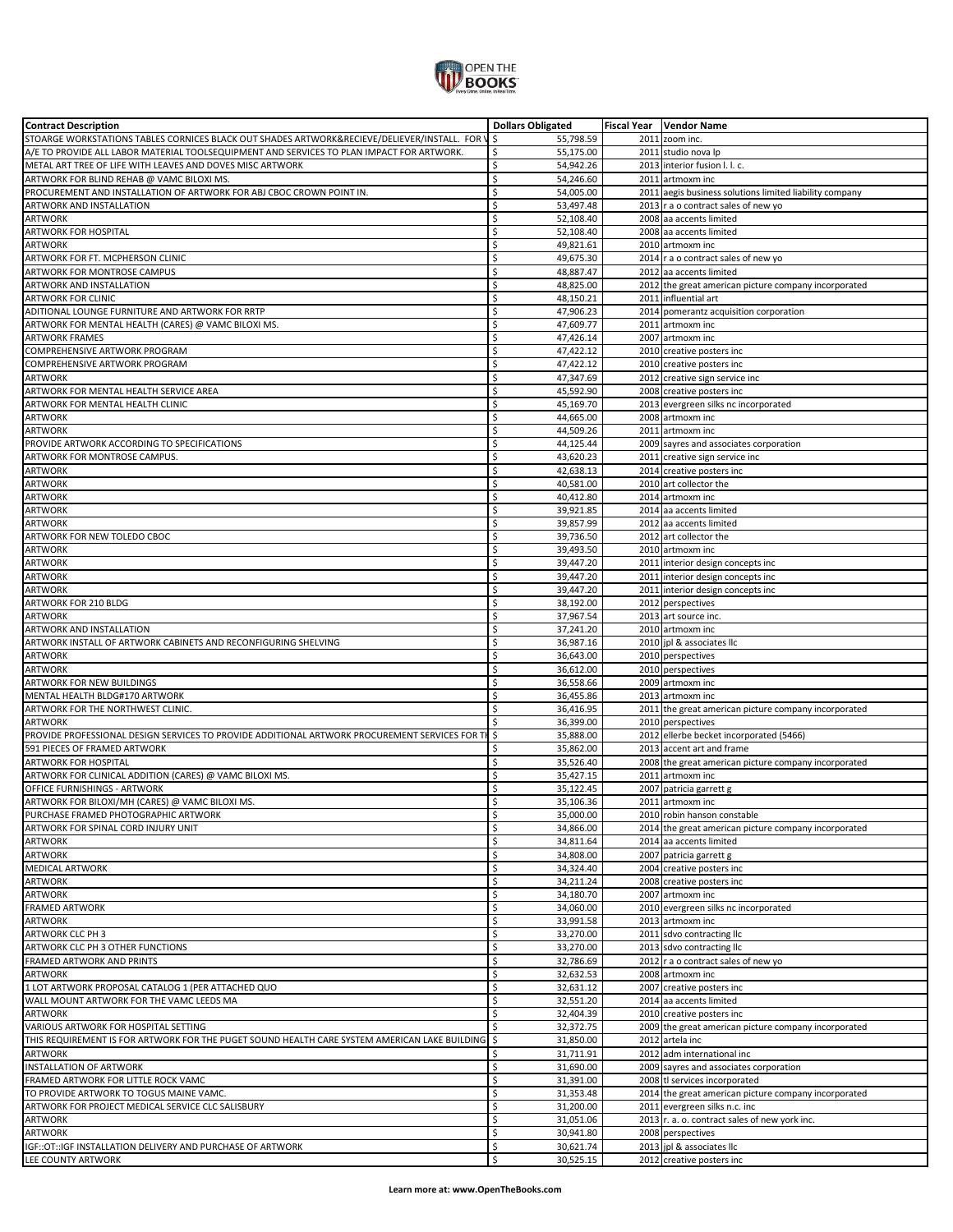

| <b>Contract Description</b>                                                                  |          | <b>Dollars Obligated</b> | Fiscal Year   Vendor Name                                            |
|----------------------------------------------------------------------------------------------|----------|--------------------------|----------------------------------------------------------------------|
| <b>ARTWORK</b>                                                                               | \$       | 30,397.57                | 2005   r a o contract sales of new yo                                |
| ARTWORK COLLAGE OF MILITARY FORCES ARTMOXM INC. DBA DESIGNERS ART OF CA 558-A40652           | \$       | 30,379.76                | 2014 artmoxm inc                                                     |
| <b>ARTWORK</b>                                                                               | \$       | 30,280.00                | 2014 artela inc                                                      |
| ARTWORK FOR CANTEEN IN ANCHORAGE AK                                                          | \$       | 30,000.00                | 2009 daniel deroux artist                                            |
| ARTWORK FOR THE NEW HOMELESS DOM                                                             | \$       | 30,000.00                | 2010 lynda lee photography                                           |
| ASSORTED PIECES OF ARTWORK 38"X48"                                                           | \$       | 30,000.00                | 2007 r a o contract sales of new yo                                  |
| ARTWORK FOR CANTEEN IN ANCHORAGE AK                                                          | \$       | 30,000.00                | 2009 daniel deroux artist                                            |
| ARTWORK AND FRAMING:<br>15 EA 171.96 2579.40<br>SMALL VERTICAL/HORIZ/SQ POSTER               | \$       | 29,998.80                | 2010 patricia garrett g                                              |
| COMPREHENSIVE ARTWORK PROGRAM INCLUDING                                                      | \$       | 29,995.95                | 2007 creative sign service inc                                       |
| ARTWORK 283 ITEMS                                                                            | \$       | 29,870.00                | 2013 artline wholesalers inc                                         |
| FAST PITCH LOUNGE SUPPLIES/ARTWORK                                                           | \$       | 29,661.47                | 2013 vetbuilt building group inc.                                    |
| ARTWORK FOR NEW CLINIC                                                                       | \$       | 29,530.55                | 2014 artmoxm inc                                                     |
| ARTWORK                                                                                      | \$       | 29,180.30                | 2007 patricia garrett g                                              |
| <b>FRAMED ARTWORK</b>                                                                        | \$       | 28,880.00                | 2014 accent art and frame                                            |
| ART WORK INSTALLATION AND ARTWORK.                                                           | \$       | 28,633.63                | 2006 r a o contract sales of new yo                                  |
| ARTWORK AT THE US AIR FORCE ACADEMY                                                          | \$       | 28,633.63                | 2006 r a o contract sales of new yo                                  |
| <b>ARTWORK</b>                                                                               | \$       | 28,590.00                | 2011 sdvo contracting llc                                            |
| PURCHASE OF ARTWORK FOR CONSOLIDATION BUILDING AT UD                                         | \$       | 28,418.97                | 2012 rbvetco llc                                                     |
| <b>HANGING ARTWORK</b>                                                                       | \$       | 28,375.72                | 2015 industries for the blind inc.                                   |
| PROVIDE AND INSTALL ARTWORK AS SPECIFIED ON QUOTE                                            | \$       | 28,184.13                | 2007 artmoxm inc                                                     |
| 64 PIECES OF ARTWORK                                                                         | \$       | 27,820.00                | 2014 artela inc                                                      |
| ARTWORK FOR NEW RENOVATION                                                                   | \$       | 27,342.96                | 2011 aa accents limited                                              |
| VARIOUS ARTWORK PIECES FOR VA GREATER LOS ANGELES HOSPITAL                                   | \$       | 27,101.66                | 2013 artmoxm inc                                                     |
| <b>ARTWORK</b>                                                                               | \$       | 27,000.00                | 2008 artmoxm inc                                                     |
| ARTWORK                                                                                      | \$       | 27,000.00                | 2008 artmoxm inc                                                     |
| ARTWORK AND INSTALLATION FOR NEW LITTLETON NH CBOC.                                          | \$       | 26,974.39                | 2015 creative posters inc                                            |
| ARTWORK-BRISTOL CBOC                                                                         | \$       | 26,949.34                | 2008 artmoxm inc                                                     |
| <b>ARTWORKS</b>                                                                              | \$       | 26,678.93                | 2014 artmoxm inc                                                     |
| ARTWORK                                                                                      | \$       | 26,650.00                | 2014 artela inc                                                      |
| 82 FRAMED ARTWORK PIECES                                                                     | \$       | 26,640.24                | 2005 r a o contract sales of new yo                                  |
| ARTWORK FOR BUILDING 24 VA FRESNO CA                                                         | \$       | 26,400.96                | 2016 aa accents limited                                              |
| ARTWORK/FRAMES AND INSTALLATION                                                              | \$       | 26,057.00                | 2012 peterson picture frame company incorporated                     |
| WAYFINDINGS SIGNAGE POSTERS AND ARTWORK FOR THE WOMEN'S CLINIC LOCATED AT THE LEAVENWORTH V. | \$       | 25,787.40                | 2014 creative sign service inc                                       |
| <b>ARTWORK FOR CBOC</b>                                                                      | \$       | 25,739.36                | 2009 artmoxm inc                                                     |
| MISC. ARTWORK PIECES DOUBLE MATTED FRAMED PLEX                                               | \$       | 25,310.21                | 2006 creative posters inc                                            |
| PROVIDE 66 PIECES OF FRAMED ARTWORK FOR SARASOTA C                                           | \$       | 25,091.97                | 2006 creative posters inc                                            |
| <b>ARTWORK</b>                                                                               | \$       | 24,996.84                | 2012 sayres and associates corporation                               |
| ARTWORK FOR BUILDING 3 REMODEL IN AMERICAN LAKE.                                             | \$       | 24,925.00                | 2011 artela inc                                                      |
| ERIE VAMC BEHAVIORAL HEALTH ARTWORK                                                          | \$       | 24,610.86                | 2014 james gallery inc.                                              |
| PROVIDE AND INSTALL ARTWORK AS SPECIFIED BELOW:                                              | \$       | 24,380.11                | 2007 artmoxm inc                                                     |
| CONTRACTOR SHALL FURNISH ARTWORK IN ACCORDANCE WIT                                           | \$       | 24,360.32                | 2008 creative posters inc                                            |
| ARTWORK FOR THE CANANDAIGUA VA MEDICAL CENTER                                                | \$       | 23,989.63                | 2014 artline wholesalers inc                                         |
| <b>ARTWORK</b>                                                                               | \$       | 23,750.00                | 2011 frame factory & gallery inc                                     |
| ARTWORK AND INSTALL                                                                          | \$       | 23,732.10                | 2011 creative posters inc                                            |
| ARTWORK<br>ARTWORK FOR MENTAL HEALTH (CARES) @ VAMC BILOXI MS.                               | \$<br>\$ | 23,702.00<br>23,647.70   | 2013 peterson picture frame company incorporated<br>2011 artmoxm inc |
| <b>ARTWORK FOR 3A</b>                                                                        | \$       | 23,600.00                | 2011 art by crim                                                     |
| ARTWORK PACKAGE FOR CLC                                                                      | \$       | 23,495.68                | 2012 aa accents limited                                              |
| IGF::OT::IGF OTHER FUNCTIONS- INSTALL ARTWORK ON THE RENOVATED 7TH FLOOR.                    | \$       | 23,494.80                | 2012 5 star office furniture inc.                                    |
| ARTWORK                                                                                      | \$       | 23,464.35                | 2013 peterson picture frame company incorporated                     |
| <b>ARTWORK</b>                                                                               | \$       | 23,443.00                | 2013 art line Itd                                                    |
| ARTWORK FOR VA CLINIC YUBA CITY CA                                                           | Ś        | 23,350.00                | 2011 the great american picture company incorporated                 |
| ARTWORK FOR VA CLINIC                                                                        | \$       | 22,955.00                | 2009 lady of the lake mosaics                                        |
| ARTWORK FOR ANN ARBOR VA MEDICAL CENTER'S 6TH FLOOR PATIENT WARD.                            | \$       | 22,583.22                | 2012 artmoxm inc                                                     |
| <b>ARTWORK - ASHEVILLE</b>                                                                   | \$       | 22,562.45                | 2011 interior design concepts inc                                    |
| ARTWORK FOR BILOXI CLINICAL ADDITION (CARES) @ VAMC BILOXI MS.                               | \$       | 22,443.44                | 2011 artmoxm inc                                                     |
| <b>ARTWORK</b>                                                                               | \$       | 21,678.00                | 2009 jordan nickie                                                   |
| ARTWORK                                                                                      | \$       | 20,818.77                | 2012 artmoxm inc                                                     |
| <b>DENTAL ARTWORK</b>                                                                        | \$       | 20,726.79                | 2014 creative posters inc                                            |
| IGF:: OT:: IGF DELIVER INSTALL AND PURCHASE ARTWORK                                          | \$       | 20,502.49                | 2013 aegis business solutions limited liability company              |
| 99 PIECES OF PHOTO ARTWORK IN VARIOUS SIZES.                                                 | \$       | 20,243.44                | 2012 artmoxm inc                                                     |
| ARTWORK FOR DENTAL ACTIVATION B52                                                            | \$       | 20,119.05                | 2009 artmoxm inc                                                     |
| ARTWORK FOR THE PROGRAM CONTRACTING ACTIVITY CENTRAL NEW OFFICE SPACE IN INDEPENDENCE OHIO.  | \$       | 20,084.94                | 2011 bonfoey co the                                                  |
| ARTWORK B39 WRJ                                                                              | \$       | 19,988.17                | 2013 creative posters inc                                            |
| ARTWORK TO BE 20"X24" VERTICAL                                                               | \$       | 19,610.56                | 2007 aa accents limited                                              |
| ARTWORK LAMPS PLANTS FOR ADMINISTRATIVE AREAS                                                | \$       | 19,589.63                | 2011 evergreen silks nc incorporated                                 |
| BEND ACTIVATION ARTWORK                                                                      | \$       | 19,551.00                | 2012 zsports inc                                                     |
| <b>FRAMED ARTWORK</b>                                                                        | \$       | 19,453.62                | 2009 adm international inc                                           |
| ARTWORK TO BE 20"X24" VERTICAL                                                               | \$       | 19,380.56                | 2007 aa accents limited                                              |
| <b>FURNISHINGS (ARTWORK)</b>                                                                 | \$       | 19,116.00                | 2012 aa accents limited                                              |
| ARTWORK/CARES                                                                                | \$       | 19,103.89                | 2012 artmoxm inc                                                     |
| <b>ARTWORK</b>                                                                               | \$       | 19,047.00                | 2012 henricksen & company inc.                                       |
| ARTWORK FOR CLINICAL ADDITION (CARES) @ VAMC BILOXI MS.                                      | \$       | 18,946.59                | 2011 artmoxm inc                                                     |
| ARTWORK FOR TBI CLINIC                                                                       | \$       | 18,922.86                | 2014 aa accents limited                                              |
| IGF::OT::IGF FOR OTHER FUNCTIONS; ARTWORK FOR ANN ARBOR VA MEDICAL CENTER                    | \$       | 18,857.65                | 2013 artmoxm inc                                                     |
| LOT OF ARTWORK SPECIFIED ON INVOICE FROM DESIGNERS                                           | \$       | 18,855.28                | 2008 artmoxm inc                                                     |
| ARTWORK FOR RICHMOND VA VAMC<br>ARTWORK FOR NEW FW MENTAL HEALTH CLINIC                      | \$<br>\$ | 18,667.43<br>18,621.00   | 2012 evergreen silks nc incorporated<br>2014 accent art and frame    |
|                                                                                              |          |                          |                                                                      |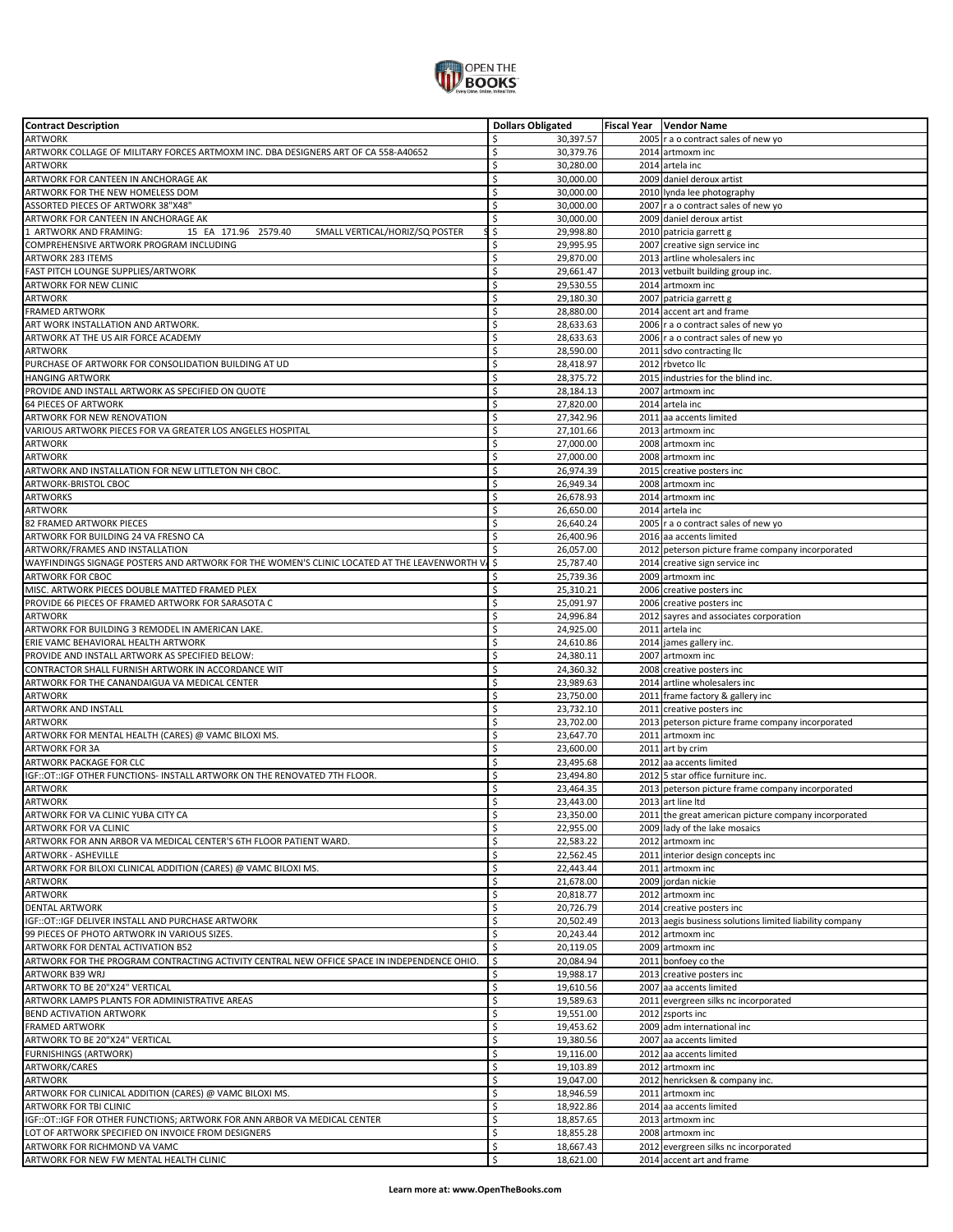

| <b>Contract Description</b>                                                                    | <b>Dollars Obligated</b> | Fiscal Year   Vendor Name                               |
|------------------------------------------------------------------------------------------------|--------------------------|---------------------------------------------------------|
| COMPREHENSIVE ARTWORK PROGRAM INCLUDING DESIGN AR                                              | \$<br>18,564.71          | 2007 creative posters inc                               |
| <b>ARTWORK</b>                                                                                 | \$<br>18,529.99          | 2011 influential art                                    |
| ARTWORK ONE TIME FEE WITH TRAY                                                                 | \$<br>18,326.00          | 2007 metro office products inc                          |
| SW CLINIC PRIMARY CARE CLINIC FRAMED ARTWORK                                                   | \$<br>18,148.31          | 2012 artline wholesalers inc                            |
|                                                                                                |                          |                                                         |
| SE PRIMARY CARE CENTER FRAMED ARTWORK                                                          | \$<br>18,083.18          | 2012 artline wholesalers inc                            |
| ARTWORK                                                                                        | \$<br>17,885.20          | 2013 art source inc                                     |
| THIS REQUIREMENT IS FOR ARTWORK FOR THE PUGET SOUND HEALTH CARE SYSTEM IN SEATTLE WA.          | Ś<br>17,800.00           | 2012 artela inc                                         |
| <b>ARTWORK</b>                                                                                 | \$<br>17,771.01          | 2011 r a o contract sales of new yo                     |
| ARTWORK FOR BLDG 53                                                                            | \$<br>17,543.00          | $2011$ r. a. o. contract sales of new york inc.         |
| ARTWORK FOR MONTROSE CAMPUS                                                                    | \$<br>17,538.04          | 2013 sayres and associates corporation                  |
| SERVICE TO PROVIDE AND INSTALL ARTWORK FOR CBOC IN OAKHURST                                    | \$<br>17,517.50          | 2011 r a o contract sales of new yo                     |
| <b>ARTWORK FOR VAMHCS</b>                                                                      | Ś<br>17,252.50           | 2012 artline wholesalers inc                            |
|                                                                                                |                          |                                                         |
| ROUND SHAPED CONTRASTING BLUE PLASTIC AND METAL KEY CHAINS W/CUSTOM ARTWORK 2-SIDED 3 COLORS   | \$<br>17,200.00          | 2011 nike akindahunsi                                   |
| <b>ARTWORK</b>                                                                                 | \$<br>17,197.91          | 2012 peterson picture frame company incorporated        |
| <b>ARTWORK FOR POOL</b>                                                                        | \$<br>17,146.41          | 2012 fisher hawaii contract llc                         |
| <b>ARTWORK</b>                                                                                 | \$<br>17,078.03          | 2011 r a o contract sales of new yo                     |
| ARTWORK FOR DOMICLLARY LEASED SPACE 71 PICTURES FR                                             | \$<br>17,036.25          | 2007 jpl and associates limited liability company       |
| ARTWORK FOR VETERANS SERVICE CENTER EXPANSION.                                                 | \$<br>16,883.91          | 2012 the great american picture company incorporated    |
| ARTWORK PER QUOTE                                                                              | \$<br>16,825.00          | 2007 sayres and associates corporation                  |
| <b>ARTWORK</b>                                                                                 | \$<br>16,789.33          | 2010 artmoxm inc                                        |
|                                                                                                |                          |                                                         |
| IGF::OT::IGF. PURCHASE OF ARTWORK FOR THE NEW MH1 BUILDING AT THE VAMC FRESNO CA.              | \$<br>16,764.00          | 2014 peterson picture frame company inc.                |
| <b>ARTWORK FOR CORRIDORS</b>                                                                   | \$<br>16,692.92          | 2011 r. a. o. contract sales of new york inc.           |
| FRAMED ARTWORK FOR HOSPITAL                                                                    | \$<br>16,573.91          | 2012 artmoxm inc                                        |
| ARTWORK PER QUOTE BY                                                                           | \$<br>16,510.46          | 2007 creative posters inc                               |
| ARTWORK PER QUOTE BY                                                                           | \$<br>16,510.46          | 2007 creative posters inc                               |
| <b>ARTWORK</b>                                                                                 | \$<br>16,295.02          | 2013 evergreen silks nc incorporated                    |
| DELIVERY AND INSTALLATION OF ARTWORK                                                           | \$<br>16,189.28          | 2012 artmoxm inc                                        |
| PHOTOGRAPHY ARTWORK                                                                            | \$<br>15,767.00          | 2011 perspectives                                       |
|                                                                                                |                          |                                                         |
| IGF::OT::IGF INSTALL ARTWORK AT FT. MCPHERSON BLDG. 129                                        | \$<br>15,742.40          | 2014 r a o contract sales of new yo                     |
| IGF::OT::IGF ARTWORK                                                                           | \$<br>15,575.00          | 2014 artela inc                                         |
| ARTWORK FOR NEW "CARES" FACILITY                                                               | \$<br>15,510.00          | 2014 artmoxm inc                                        |
| ARTWORK                                                                                        | \$<br>15,500.00          | 2009 omart gallery, inc.                                |
| ARTWORK (50 PIECES) & INSTALLATION                                                             | \$<br>15,301.81          | 2011 artmoxm inc                                        |
| ARTWORK FOR SEVIERVILLE CBOC                                                                   | \$<br>15,240.38          | 2014 artmoxm inc.                                       |
| INSTALLATION OF 56 PEICES OF ARTWORK ORDERED FROM                                              | \$<br>15,119.79          | 2007 artmoxm inc                                        |
| ARTWORK AND WALL MURALS                                                                        | \$<br>15,054.48          | 2010 aa accents Itd                                     |
|                                                                                                |                          |                                                         |
| ARTWORK AND LITERATURE STORAGE                                                                 | \$<br>15,041.52          | 2014 industries for the blind inc.                      |
| <b>ARTWORK (TBD)</b>                                                                           | \$<br>15,000.00          | 2007 veteran corps of america                           |
| ARTWORK AND FRAMING FOR SCI WARDS V2/T2                                                        | \$<br>14,982.60          | 2007 patricia garrett g                                 |
| ARTWORK FOR PERRY POINT TUNNEL                                                                 | \$<br>14,910.00          | 2012 enterprise furniture consultants inc.              |
| ARTWORK FOR PULMONARY SLEEP CLINIC                                                             | \$<br>14,823.16          | 2014 aa accents limited                                 |
| FRAMED ARTWORK FOR NORTH LITTLE ROCK VAMC                                                      | Ś<br>14,762.00           | 2008 tl services incorporated                           |
| ARTWORK FOR BLDG. 2 CORRIDOR @ BILOXI.                                                         | \$<br>14,755.89          | 2008 artmoxm inc                                        |
|                                                                                                | \$                       |                                                         |
| IGF:: OT:: IGF PROVIDE 3D ARTWORK.                                                             | 14,593.13                | 2016 salinas and farias & associates                    |
| <b>ARTWORK</b>                                                                                 | Ś<br>14,535.00           | 2011 sdvo contracting llc                               |
| ARTWORK PER ATTACHED SPECS AND QUOTE LIST. NOTE:                                               | \$<br>14,517.86          | 2007 artmoxm inc                                        |
| ARTWORK PER ATTACHED SPECS AND QUOTE LIST. NOTE:                                               | \$<br>14,517.86          | 2007 artmoxm inc                                        |
| <b>ARTWORK</b>                                                                                 | \$<br>14,409.31          | 2010 creative posters inc                               |
| <b>ARTWORK FOR CLINIC</b>                                                                      | \$<br>14,394.40          | 2013 peterson picture frame company incorporated        |
| ARTWORK FOR NEW 6E CANCER CENTER ACTIVATION FOR SEATTLE VA MEDICAL CENTER.                     | 14,325.00                | 2014 artela inc                                         |
| ARTWORKS AND SECURITY LOCK INSTALLATION                                                        | Ś<br>14,303.30           | 2014 goforth & marti                                    |
| MAPLISH FINISH). SINGLE MAT 3" TOP<br>SIDE AND 3-1/4" AT E \$<br>1 ARTWORK. FRAME: R1212 (WOOD | 14.282.20                | 2010 artmoxm inc                                        |
|                                                                                                |                          |                                                         |
| <b>ARTWORK</b>                                                                                 | \$<br>14,242.72          | 2012 creative posters inc                               |
| ARTWORK PER ATTACHED SPECS AND QUOTE LIST. NOTE:                                               | \$<br>14,072.98          | 2007 artmoxm inc                                        |
| ETCHED GLASS ARTWORK                                                                           | \$<br>14,000.00          | 2009 catotti & goldberg art studio                      |
| ARTWORK                                                                                        | \$<br>13,901.09          | 2014 the great american picture company incorporated    |
| <b>ARTWORK</b>                                                                                 | \$<br>13,633.03          | 2013 art source inc.                                    |
| <b>ARTWORK</b>                                                                                 | \$<br>13,618.48          | 2011 artline wholesalers inc                            |
| ARTWORK DELIVERY AND INSTALL                                                                   | \$<br>13,600.00          | 2015 peterson picture frame company incorporated        |
| <b>ARTWORK</b>                                                                                 | \$<br>13,504.37          | 2011 creative sign service inc                          |
| <b>VARIOUS ARTWORK</b>                                                                         | \$<br>13,490.45          | 2012 creative posters inc                               |
|                                                                                                |                          |                                                         |
| ARTWORK 50 PIECES FOR A CONTINUING THERAPEUTIC ARTWORK PROGRAM                                 | \$<br>13,472.63          | 2014 artmoxm inc                                        |
| MISC ARTWORK FOR HOSPICE WARD                                                                  | \$<br>13,418.40          | 2012 aegis business solutions limited liability company |
| ARTWORK                                                                                        | \$<br>13,418.16          | 2014 industries for the blind inc                       |
| <b>ARTWORK</b>                                                                                 | \$<br>13,382.06          | 2012 artmoxm inc                                        |
| ARTWORK FOR HOSPITAL 1ST FLOOR CORRIDOR                                                        | \$<br>13,303.00          | 2010 peterson picture frame company incorporated        |
| RE-FRAME-ARTWORK                                                                               | \$<br>13,251.85          | 2011 artmoxm inc                                        |
| ARTWORK FOR DOMICILIARY VAMC CINCINNATI OH                                                     | \$<br>13,164.02          | 2012 artmoxm inc                                        |
| ARTWORK                                                                                        | \$<br>13,037.34          | 2012 the great american picture company incorporated    |
|                                                                                                | \$                       |                                                         |
| ARTWORK FOR 4TH FLOOR RENOVATION                                                               | 12,764.96                | 2009 artmoxm inc                                        |
| FRAMED ARTWORK FOR STAIRWELLS                                                                  | \$<br>12,700.64          | 2012 artmoxm inc                                        |
| ART WORK NEW CLINICS                                                                           | \$<br>12,700.00          | 2012 omart gallery, inc.                                |
| ARTWORK FOR MEDICAL CENTER                                                                     | \$<br>12,641.32          | 2013 aa accents limited                                 |
| IGF::OT::IGF INSTALLATION OF ARTWORK AND SECURITY SIGNS                                        | \$<br>12,640.80          | 2014 evergreen silks nc incorporated                    |
| 1. ARTWORK 2. INSTALLATION                                                                     | \$<br>12,531.60          | 2012 artline wholesalers inc                            |
| <b>ARTWORK CORRIDORS</b>                                                                       | \$<br>12,468.97          | 2011   r. a. o. contract sales of new york inc.         |
| <b>ARTWORK</b>                                                                                 | \$<br>12,359.00          | 2013 artmoxm inc                                        |
| IGF:: OT:: IGF ARTWORK                                                                         | \$<br>12,330.00          | 2014 artela inc                                         |
|                                                                                                |                          |                                                         |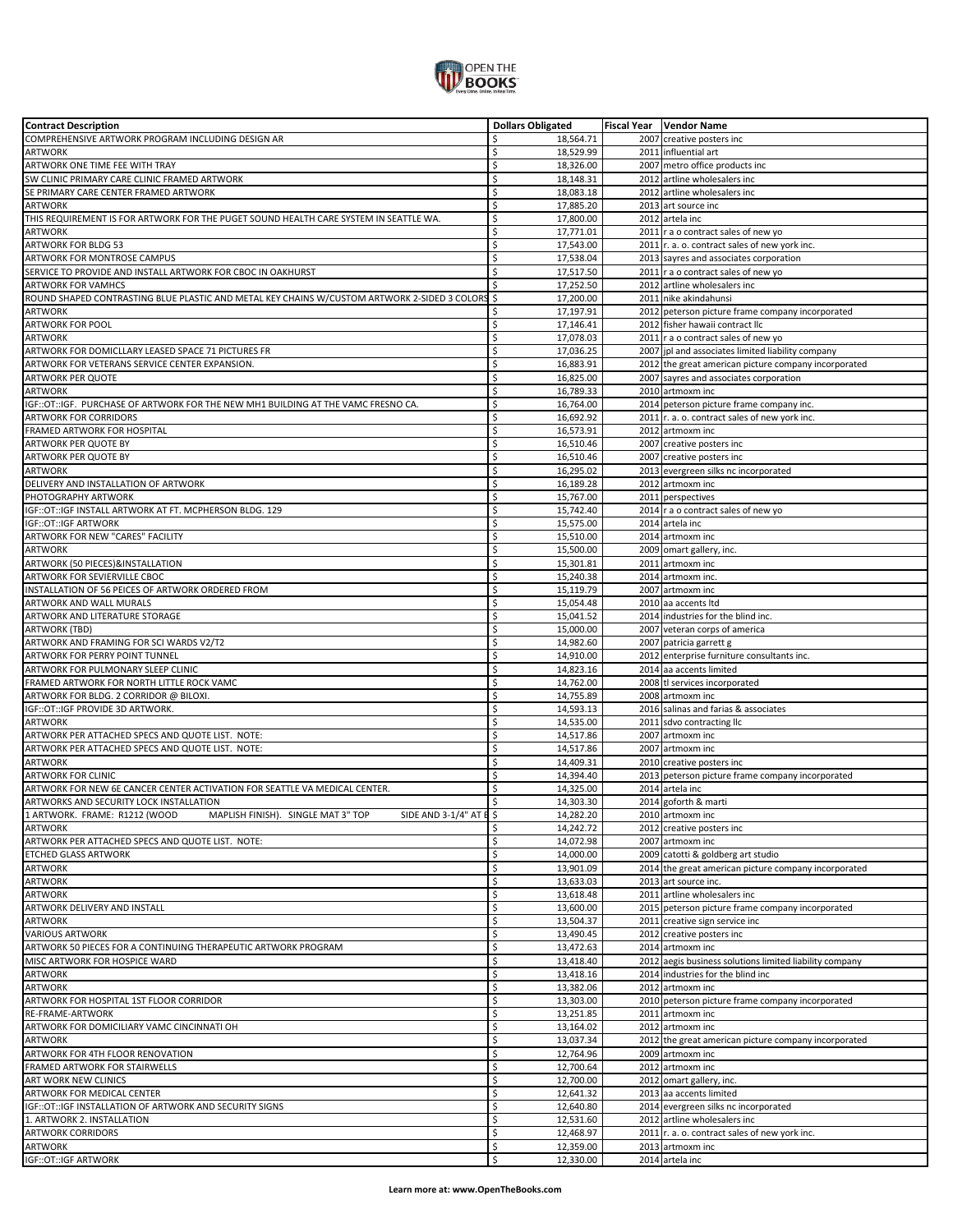

| <b>Contract Description</b>                                                                       | <b>Dollars Obligated</b> | Fiscal Year    Vendor Name                           |
|---------------------------------------------------------------------------------------------------|--------------------------|------------------------------------------------------|
| <b>ARTWORK</b>                                                                                    | \$<br>12,320.27          | 2010 jpl & associates IIc                            |
| <b>ARTWORK</b>                                                                                    | \$<br>12,303.38          | 2010 the great american picture company incorporated |
|                                                                                                   | \$                       |                                                      |
| <b>CUSTOM MADE ARTWORK</b>                                                                        | 12,101.00                | 2011 hunter green associates Itd                     |
| ARTWORK FOR UD                                                                                    | \$<br>12,021.92          | 2012 artmoxm inc                                     |
| ARTWORK (44 PIECES) & INSTALLATION                                                                | \$<br>12,012.21          | 2013 artmoxm inc                                     |
| ART PIECE FOR VETERAN HOUSE                                                                       | \$<br>12,000.00          | 2011 metal art design                                |
| ARTWORK FOR FACILITY CLINICS                                                                      | \$<br>11,981.47          | 2014 aa accents limited                              |
|                                                                                                   | \$                       | 2012 rbvetco Ilc                                     |
| PURCHASE OF ARTWORK FOR BLDG 32 AT HEINZ                                                          | 11,975.00                |                                                      |
| ARTWORK FOR MOPC FOR EXAM ROOMS & OFFICES.                                                        | \$<br>11,931.51          | 2008 artmoxm inc                                     |
| <b>FRAMED ARTWORK</b>                                                                             | \$<br>11,650.20          | 2007 r a o contract sales of new yo                  |
| ARTWORK FOR BLDG. 2 PATIENT ROOM ART @ BILOXI.                                                    | \$<br>11,594.39          | 2008 artmoxm inc                                     |
| <b>ARTWORK</b>                                                                                    | \$<br>11,529.81          | 2012 artmoxm inc                                     |
| <b>ARTWORK</b>                                                                                    | \$<br>11,486.24          | 2011 creative posters inc                            |
|                                                                                                   |                          |                                                      |
| ARTWORK WOOD FRAME PLEXIGLASS SINGLE MAT SECUR                                                    | Ś<br>11,350.04           | 2006 the great american picture company incorporated |
| ARTWORK FOR VA CLINIC                                                                             | \$<br>11,150.00          | 2009 niebrugge studio                                |
| SUPPLIES/EQUIPMENT:(ARTWORK) HIGH QUALITY WOOD FRAMES SINGLE MAT STAINER SECURITY (DIFFERENT S    | \$<br>11,124.70          | 2010 sayres and associates corporation               |
| <b>ARTWORK</b>                                                                                    | \$<br>11,124.00          | 2013 art line Itd                                    |
| ARTWORK FOR PENSACOLA VET CENTER FL.                                                              | \$<br>11,085.54          | 2010 artmoxm inc                                     |
|                                                                                                   | \$                       |                                                      |
| ARTWORK PLANTS LAMPS FOR MENTAL HEALTH PROJECT.                                                   | 11,008.20                | 2011 evergreen silks n.c. inc                        |
| ARTWORK FOR VA CLINIC                                                                             | \$<br>11,000.00          | 2009 corey guitta                                    |
| COMPREHENSIVE ARTWORK                                                                             | \$<br>10,978.89          | 2012 creative posters inc                            |
| ARTWORK FOR COMMUNITY AND RESOURCE AND REFERRAL CENTER.                                           | \$<br>10,889.50          | 2015 artmoxm inc                                     |
| ARTWORK FOR BEHAVIORAL HEALTH CLINIC                                                              | \$<br>10,869.30          | 2014 peterson picture frame company incorporated     |
| ARTWORK - 3 SOUTH - DAYTON VAMC                                                                   | \$<br>10,843.98          |                                                      |
|                                                                                                   |                          | 2014 the great american picture company incorporated |
| MILITARY THEMED ARTWORK                                                                           | Ś<br>10,840.14           | 2013 artmoxm inc                                     |
| ARTWORK ACRYLIC PANELS (INSPIRATIONAL MESSAGES) WILL BE PLACED IN THE STAIRWAYS OF THE KANSAS CIT | \$<br>10,832.11          | 2014 battersea company dba kaleidoscope limited      |
| ARTWORK FOR THE RC CBOC.                                                                          | \$<br>10,788.65          | 2012 r a o contract sales of new yo                  |
| ARTWORK BERKS CBOC                                                                                | \$<br>10,625.95          | 2014 evergreen silks nc incorporated                 |
| ARTWORK                                                                                           | \$<br>10,621.54          | 2012 art collector the                               |
|                                                                                                   |                          |                                                      |
| ARTWORK                                                                                           | \$<br>10,603.91          | 2011 artmoxm inc                                     |
| REPAIR COSTS OF DAMAGED ARTWORK IN AMOUNT OF \$10550.00.                                          | \$<br>10,550.00          | 2013 art office                                      |
| <b>WALL ARTWORK</b>                                                                               | \$<br>10,454.17          | 2013 adm international inc                           |
| HOSPITAL FURNISHINGS AND ARTWORK                                                                  | \$<br>10,451.04          | 2013 evergreen silks nc incorporated                 |
| <b>ARTWORK</b>                                                                                    | \$<br>10,365.00          | 2013 henricksen & company inc.                       |
|                                                                                                   |                          |                                                      |
| <b>FRAMED ARTWORK</b>                                                                             | \$<br>10,332.84          | 2013 federal prison industries inc                   |
| <b>ARTWORK</b>                                                                                    | \$<br>10,324.00          | 2011 artela inc                                      |
| ARTWORK FOR THE WELLNESS STAIRWELL AT THE KCVA                                                    | \$<br>10,310.00          | 2012 battersea company dba kaleidoscope limited      |
| PURCHASE OF ARTWORK                                                                               | Ś<br>10,275.00           | 2010 the great american picture company incorporated |
| <b>ARTWORKS</b>                                                                                   | \$<br>10,247.09          | 2014 artmoxm inc                                     |
|                                                                                                   | \$                       |                                                      |
| ARTWORK                                                                                           | 10,158.90                | 2010 quiltcraft industries incorporated              |
| <b>ARTWORK</b>                                                                                    | \$<br>10,089.12          | 2013 james gallery inc.                              |
| ARTWORK PIECES/INSTALLATION OF VARIOUS ARTWORK RENOVATION TO HOSPITAL HALLWAY.                    | \$<br>10,018.89          | 2013 artmoxm inc                                     |
| ARTWORK FOR MEDICAL CENTER                                                                        | \$<br>10,000.00          | 2006 artline wholesalers inc                         |
| ARTWORK FOR 1 WEST RENOVATION AT ASHEVILLE VAMC                                                   | Ś<br>9,987.50            | 2011 interior design concepts inc                    |
| ARTWORK FOR PATIENT FINANCIAL CENTER RELOCATIION -                                                | \$<br>9,985.07           | 2007 artmoxm inc                                     |
|                                                                                                   |                          |                                                      |
| ARTWORK FOR THE ER TO BE FRAMED IN L80423 UNLESS O                                                | \$<br>9,913.01           | 2007 acuity solutions limited liability company      |
| ARTWORK                                                                                           | \$<br>9,868.95           | 2014 artline wholesalers inc                         |
| <b>ARTWORK</b>                                                                                    | \$<br>9,868.95           | 2014 artline wholesalers inc                         |
| <b>ARTWORK - HAMPTON</b>                                                                          | Ś<br>9,763.39            | 2011 artmoxm inc                                     |
| <b>ARTWORK</b>                                                                                    | Ś<br>9,710.76            | 2014 the great american picture company incorporated |
| HALL OF HEROS ARTWORK TO COMPLETE PROJECT                                                         | \$<br>9,588.98           | 2010 creative posters inc                            |
|                                                                                                   |                          |                                                      |
| <b>ARTWORK</b>                                                                                    | \$<br>9,558.81           | 2008 r a o contract sales of new yo                  |
| <b>FURNITURE ARTWORK</b>                                                                          | \$<br>9,551.10           | 2007 acuity solutions limited liability company      |
| ARTWORK PHOTOGRAPHED ON CANVAS INSTALLED LAY OUT SORTING FOR THE VAMC SALISBUTY NC                | \$<br>9,540.00           | 2012 evergreen silks nc incorporated                 |
| <b>ARTWORK DISPLAY</b>                                                                            | \$<br>9,530.20           | 2012 art collector the                               |
| ARTWORK FOR NEW LEASE SPACE AT PANAMA CITY OPC.                                                   | \$<br>9,508.37           | 2009 artmoxm inc                                     |
| <b>ARTWORK</b>                                                                                    | \$<br>9,439.00           | 2014 accent art and frame                            |
|                                                                                                   |                          |                                                      |
| <b>ARTWORK</b>                                                                                    | \$<br>9,437.48           | 2012 artline wholesalers inc                         |
| PROJECT # 201254 CONTAINING 62 PIECES OF ARTWORK.                                                 | \$<br>9,432.15           | 2007 the great american picture company incorporated |
| ACTIVATION FURNISHINGS-NEW EMERGENCY ROOM ARTWORK- SEATTLE VA MEDICAL CENTER.                     | \$<br>9,354.00           | 2012 zsports inc                                     |
| ARTWORK FOR CPAC WEST                                                                             | \$<br>9,257.50           | 2011 terra galleria photography                      |
| 47 PIECES OF ARTWORK CUSTOM FRAMED AND INSTALLED F                                                | \$<br>9,237.62           | 2007 artline wholesalers incorporated                |
| <b>ARTWORK</b>                                                                                    | \$<br>9,135.69           | 2013 industries for the blind inc.                   |
|                                                                                                   |                          |                                                      |
| ARTWORK FOR THE MENTAL HEALTH WARD AT IRON MOUNTAI                                                | Ś<br>9,081.71            | 2007 art source inc.                                 |
| <b>ARTWORK</b>                                                                                    | \$<br>9,035.16           | 2012 artline wholesalers inc                         |
| ARTWORK AND INSTALLATION FOR CADILLAC CBOC                                                        | \$<br>9,030.51           | 2011 aa accents limited                              |
| <b>ARTWORK</b>                                                                                    | \$<br>8,950.49           | 2011 artmoxm inc                                     |
| <b>ARTWORK</b>                                                                                    | \$<br>8,700.00           | 2011 hershman rhoda                                  |
| ART CONSULTANT FOR VA PALO ALTO                                                                   | \$                       |                                                      |
|                                                                                                   | 8,693.00                 | 2013 design partnership llp, the                     |
| <b>ARTWORK</b>                                                                                    | \$<br>8,638.45           | 2014 linden galleries                                |
| GUARDIAN ANGEL ARTWORK FOR MENTAL HEALTH UNIT                                                     | \$<br>8,488.31           | 2014 r a o contract sales of new yo                  |
| IGF:: OT:: IGF ARTWORK                                                                            | \$<br>8,475.00           | 2014 artela inc                                      |
| IGF::OT::IGF REFRAMING OF EXISTING ARTWORK FOR SFVAMC INTERIOR DESIGNER.                          | \$<br>8,459.26           | 2014 artmoxm inc                                     |
| ARTWORK FOR ER EXPANSION @ BILOXI.                                                                | \$<br>8,283.30           | 2008 artmoxm inc                                     |
|                                                                                                   |                          |                                                      |
| 8SOUTH FRAMES FOR ARTWORK. FRAME SERVICES FOR VA                                                  | \$<br>8,207.78           | 2007 frame factory & gallery inc                     |
| ARTWORK.                                                                                          | \$<br>8,200.00           | 2010 accent art & frame inc                          |
| <b>ARTWORK</b>                                                                                    | \$<br>8,177.49           | 2012 aa accents limited                              |
| ARTWORK 5 PIECES 124"WIDE X 48" HIGH DOUBLE STRUCK FLEXI BACK PRINT                               | Ś<br>8,155.00            | 2011 the great american picture company incorporated |
|                                                                                                   |                          |                                                      |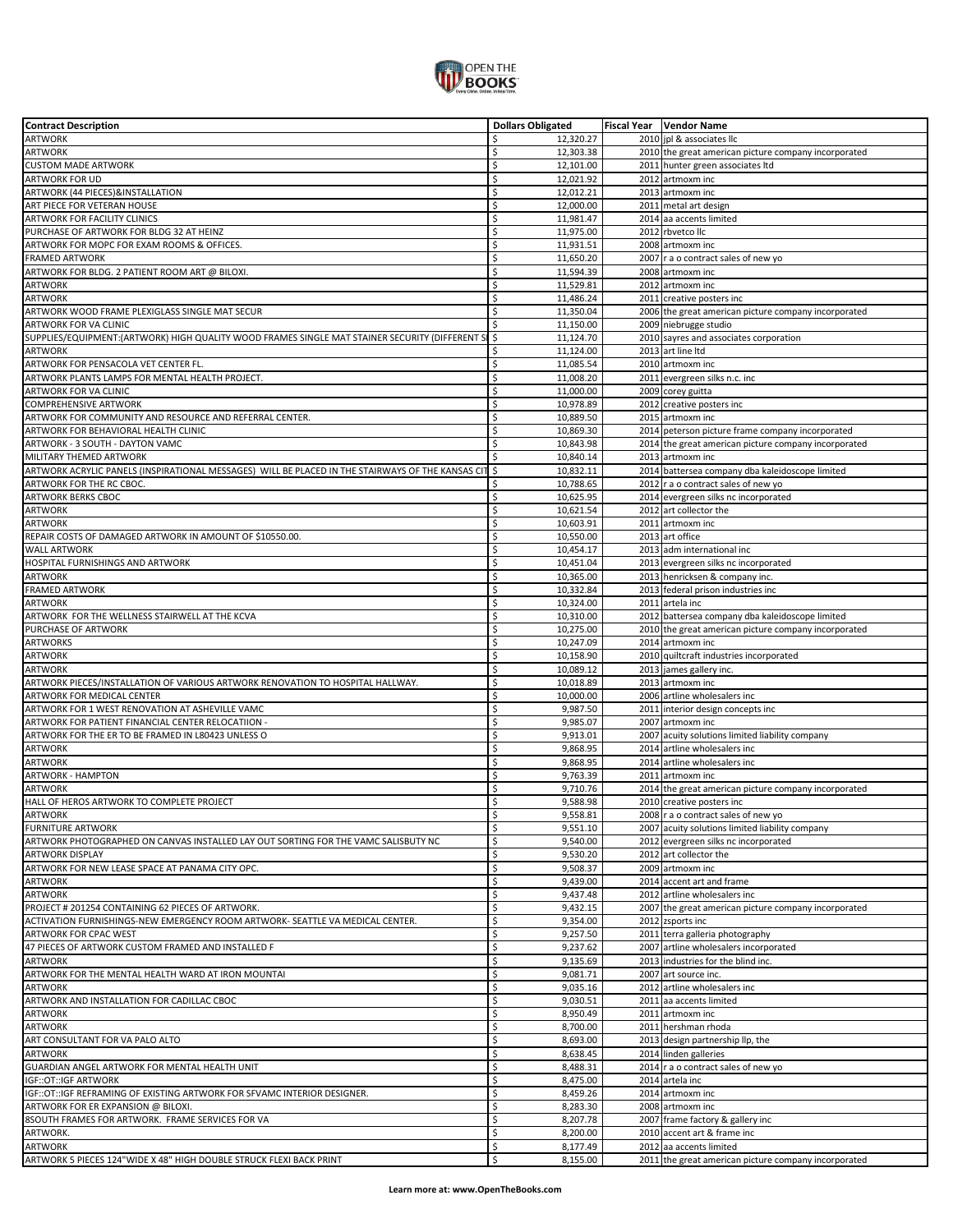

| <b>Contract Description</b>                                                                    | <b>Dollars Obligated</b> | Fiscal Year    Vendor Name                           |
|------------------------------------------------------------------------------------------------|--------------------------|------------------------------------------------------|
| <b>ARTWORK</b>                                                                                 | Ś<br>8,126.36            | 2013 peterson picture frame company incorporated     |
| ARTWORK BM-1000-09 CONTEMPORARY IMAGES BY MCGAW                                                | \$<br>8,011.77           | 2006   r a o contract sales of new yo                |
| <b>ART WORK</b>                                                                                | \$<br>8,000.00           | 2010 omart gallery, inc.                             |
|                                                                                                |                          |                                                      |
| <b>ART WORK</b>                                                                                | \$<br>8,000.00           | 2010 omart gallery, inc.                             |
| <b>ARTWORK</b>                                                                                 | \$<br>7,946.00           | 2010 r a o contract sales of new york inc            |
| PURCHASE OF ARTWORK                                                                            | \$<br>7,946.00           | 2010 r a o contract sales of new york inc            |
| <b>ARTWORK</b>                                                                                 | \$<br>7,933.00           | 2014 accent art and frame                            |
| <b>ARTWORK</b>                                                                                 | \$                       |                                                      |
|                                                                                                | 7,933.00                 | 2014 accent art and frame                            |
| INSTALLATION OF ARTWORK                                                                        | \$<br>7,823.55           | 2012 jpl & associates llc                            |
| <b>ARTWORK</b>                                                                                 | \$<br>7,782.21           | 2011 creative posters inc                            |
| ARTWORK FOR VARIOUS OFFICES @ BILOXI MS.                                                       | \$<br>7,779.76           | 2008 artmoxm inc                                     |
| ARTWORK PLEXIGLASS SECURITY HARDWARE SINGLE MAT                                                | Ś<br>7,750.00            | 2006 r a o contract sales of new yo                  |
| <b>ARTWORK FOR HOSPITAL</b>                                                                    | \$<br>7,748.56           | 2012 r. a. o. contract sales of new york inc.        |
|                                                                                                |                          |                                                      |
| ARTWORK FRAME REGULAR GLASS DRYMOUNTING 1 MAT                                                  | Ś<br>7,725.00            | 2006 cincinnati enterprises incorporated             |
| ARTWORK-FURNITURE                                                                              | \$<br>7,654.68           | 2009 artmoxm inc                                     |
| <b>ARTWORK FOR PATIENT AREA</b>                                                                | \$<br>7,530.00           | 2013 corporate art llc                               |
| ART WORK FOR UTUADO CBOC                                                                       | \$<br>7,500.00           | 2009 omart gallery, inc.                             |
| ST. JOSEPH MISSOURI CBOC ARTWORK                                                               | Ś<br>7,477.95            | 2012 the great american picture company incorporated |
| <b>ARTWORK</b>                                                                                 | \$                       | 2013 artmoxm inc                                     |
|                                                                                                | 7,416.20                 |                                                      |
| ARTWORK FOR VARIOUS AREAS IN BEHAVIORAL HEALTH                                                 | Ś<br>7,367.50            | 2007 artmoxm inc                                     |
| <b>ARTWORK</b>                                                                                 | \$<br>7,330.27           | 2011 artmoxm inc                                     |
| SIGNS AND ARTWORK FOR VA BOSTON                                                                | \$<br>7,257.94           | 2012 innerface architectural signage inc.            |
| FURNISH AND INSTALL CONCRETE SCULPTURE ARTWORK                                                 | \$<br>7,235.00           | 2009 magamma studios                                 |
| <b>ARTWORK</b>                                                                                 | \$<br>7,225.75           | 2012 artline wholesalers inc                         |
|                                                                                                |                          | 2007 acuity solutions limited liability company      |
| ARTWORK FOR THE 5 NORTH TO BE FRAMED IN L80429 UNL                                             | \$<br>7,187.61           |                                                      |
| IGF:: OT:: IGF ARTWORK                                                                         | \$<br>7,165.00           | 2014 zsports inc                                     |
| ARTWORK AND INSTALLATION                                                                       | \$<br>7,117.91           | 2010 sayres and associates corporation               |
| ARTWORK FOR VARIOUS AREAS IN BUILDING 4 CTAD                                                   | \$<br>7,072.80           | 2007 artmoxm inc                                     |
| INSTALLATION OF ARTWORK PROCURED ON VA260-12-F-1542                                            | \$<br>7,060.00           | 2012 r a o contract sales of new yo                  |
| FRAMED ARTWORK AND SECURITY HARDWARE                                                           | \$<br>7,049.75           | 2007 artline Itd                                     |
|                                                                                                |                          |                                                      |
| ARTWORK FOR PSYCHIATRIC WARD.                                                                  | Ś<br>7,043.18            | 2011 r a o contract sales of new yo                  |
| <b>ARTWORK</b>                                                                                 | \$<br>7,013.86           | 2010 jpl & associates llc                            |
| 45 PIECE ARTWORK PROJECT FOR A NEW SPINAL CORD INJURY WING AT SYRACUSE VAMC                    | \$<br>6,937.65           | 2012 artline wholesalers inc                         |
| <b>FRAMES FOR ARTWORK</b>                                                                      | Ś<br>6,830.62            | 2014 r a o contract sales of new yo                  |
| <b>FRAMED ARTWORK</b>                                                                          | \$<br>6,720.00           | 2011 accent art & frame inc                          |
| 1-LOT ARTWORK (37 PIECES) TO INCLUDE SECURITY HARD                                             | Ś<br>6,690.45            | 2007 the great american picture company incorporated |
| ARTWORK                                                                                        | Ś<br>6,569.59            | 2011 influential art                                 |
|                                                                                                |                          |                                                      |
| ALL LABOR, MATERIALS,&EQUIPMENT FOR: - VANGAURD FEATURE ARTICLE FROM DR. KUPERSMITH. - VANGAUR | \$<br>6,510.00           | 2011 vie communications, inc.                        |
| MAT AND FRAME 33 PIECES OF VA FURNISHED ARTWORK FO                                             | \$<br>6,484.94           | 2008 frame factory & gallery inc                     |
| ARTWORK                                                                                        | \$<br>6,464.00           | 2012 art line Itd                                    |
| <b>ARTWORK PRINTS</b>                                                                          | \$<br>6,463.50           | 2011 evergreen silks nc incorporated                 |
| PROVIDE AND INSTALL ARTWORK AT CBS BLDG ACTIVATION AURORA CO                                   | Ś<br>6,458.10            | 2011 frame factory & gallery inc                     |
| ARTWORK FOR DENTAL LEASE SPACE                                                                 | \$<br>6,454.89           | 2011 creative posters inc                            |
| BEAHVIORAL HEALTH ARTWORK                                                                      | Ś<br>6,441.55            | 2014 prime images inc.                               |
|                                                                                                |                          |                                                      |
| ARTWORK-HCHV                                                                                   | Ś<br>6,323.00            | 2011 accent art and frame                            |
| ARTWORK FOR HAMPTON VAMC                                                                       | \$<br>6,259.54           | 2011 evergreen silks n.c. inc                        |
| <b>ARTWORK</b>                                                                                 | \$<br>6,244.00           | 2013 art source inc.                                 |
| ARTWORK                                                                                        | \$<br>6,155.90           | 2011 artmoxm inc                                     |
| NSO ARTWORK                                                                                    | \$<br>6,152.00           | 2012 frame factory & gallery inc                     |
| <b>ARTWORK</b>                                                                                 | \$<br>6,139.86           | 2010 sayres and associates corporation               |
| <b>CUSTOM FRAMED ARTWORK</b>                                                                   | \$<br>6,130.25           | 2011 patterson chase company                         |
|                                                                                                |                          |                                                      |
| <b>ARTWORK</b>                                                                                 | Ś<br>6,105.99            | 2011 influential art                                 |
| <b>CBOC ARTWORK:</b>                                                                           | \$<br>6,103.53           | 2006 creative posters inc                            |
| FRAMED ARTWORK CONSISTING OF 6 M                                                               | \$<br>6,085.00           | 2010 the great american picture company incorporated |
| ARTWORK                                                                                        | \$<br>6,008.75           | 2013 the great american picture company incorporated |
| <b>ARTWORK</b>                                                                                 | \$<br>5,906.00           | 2013 art line Itd                                    |
| PROVIDE AND INSTALL ARTWORK AS SPECIFIED BELOW: AR                                             | \$<br>5,904.23           | 2008 artmoxm inc                                     |
| FRAMED ARTWORK CONSISTING OF 6 M                                                               | \$<br>5,854.00           |                                                      |
|                                                                                                |                          | 2010 the great american picture company incorporated |
| IGF::OT::IGF - PURCHASE OF ARTWORK FOR MONTROSE VA MEDICAL CENTER.                             | \$<br>5,822.70           | 2014 aa accents limited                              |
| <b>ARTWORK</b>                                                                                 | \$<br>5,799.61           | 2014 the great american picture company incorporated |
| 20 PIECES OF MATTED AND FRAMED ARTWORK FOR 2A OUTP                                             | \$<br>5,739.36           | 2007 artmoxm inc                                     |
| 1VA ORDER HT0010 AMBULATORY CARE AGREEMENT ARTWORK FOR WAYFINDING IN CLINICS                   | \$<br>5,729.00           | 2013 evergreen silks nc incorporated                 |
| <b>ARTWORK FOR ER</b>                                                                          | \$<br>5,654.01           | 2011 office environments of asheville inc.           |
| ARTWORK                                                                                        | \$<br>5,649.76           | 2008 aa accents limited                              |
| <b>ARTWORK FOR 5 WEST</b>                                                                      | \$<br>5,615.00           | 2011 interior design concepts inc                    |
| PROVIDE AND INSTALL ARTWORK FOR NEW PM&R PROGRAM                                               | \$<br>5,601.02           | 2012 evergreen silks nc incorporated                 |
|                                                                                                |                          |                                                      |
| 1 LOT ARTWORK: 27 PRINTS 27 SETS OF SECURITY HARD                                              | \$<br>5,550.35           | 2007 the great american picture company incorporated |
| ARTWORK                                                                                        | \$<br>5,500.41           | 2013 artmoxm inc                                     |
| 600 JUNIOR PORTFOLIO'S WITH ARTWORK                                                            | \$<br>5,490.00           | 2010 veterans health administration                  |
| ARTWORK/GRAPHICS FOR VISN18 4-PAGE NEWSLETTER THE SUN                                          | \$<br>5,465.00           | 2010 mclarty communications incorporated             |
| ONE LOT OF ARTWORK PER ATTACHED ARTWORK LIST. NOT                                              | \$<br>5,447.51           | 2006 artmoxm inc                                     |
| FRAMED ARTWORK CONSISTING OF 6 M                                                               | \$<br>5,380.00           | 2010 the great american picture company incorporated |
| <b>ARTWORK</b>                                                                                 | \$<br>5,345.00           | 2013 accent art and frame                            |
| IGF:: OT:: IGF INSTALLATION OF ARTWORK                                                         | \$<br>5,334.00           | 2013 evergreen silks nc incorporated                 |
|                                                                                                | Ś                        |                                                      |
| FRAMED ARTWORK FOR THE LAJUNTA CBOC.                                                           | 5,332.00                 | 2012 frame factory & gallery inc                     |
| <b>ARTWORK PACT ANNEX</b>                                                                      | \$<br>5,316.54           | 2011 artmoxm inc.                                    |
| ARTWORK FOR HOT SPRINGS HOPTEL                                                                 | \$<br>5,288.20           | 2011 r a o contract sales of new yo                  |
| VETERAN / MILITARY THEMED ARTWORK / WALL PRINTS FOR THE VA ROANOKE REGIONAL OFFICE.            | \$<br>5,259.50           | 2011 art line Itd                                    |
|                                                                                                |                          |                                                      |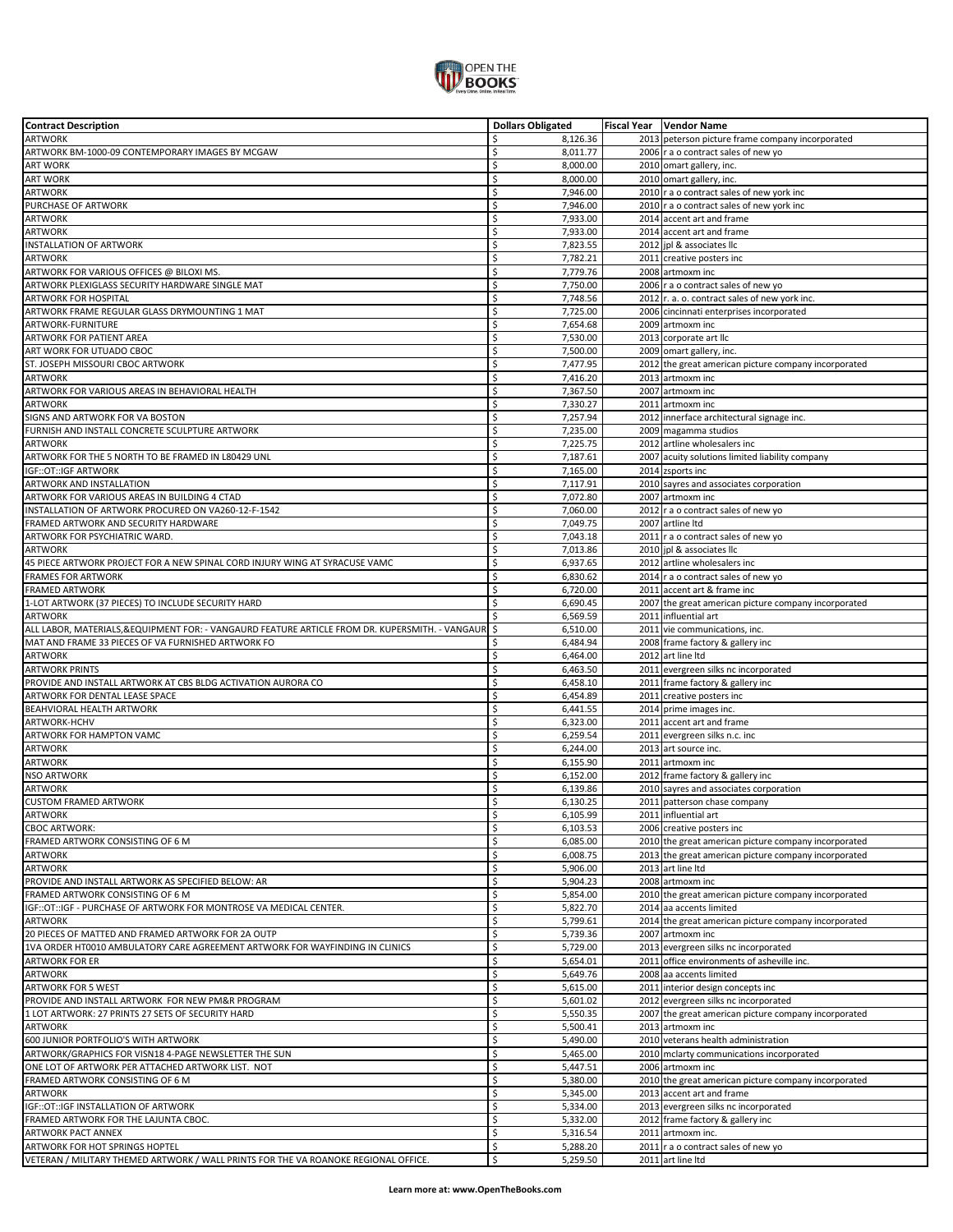

| <b>Contract Description</b>                                                                      | <b>Dollars Obligated</b> | Fiscal Year   Vendor Name                                |
|--------------------------------------------------------------------------------------------------|--------------------------|----------------------------------------------------------|
| 2000 107276-CL COCOMO PEN 1 SET-UP CHARGE FREIGHT ARTWORK INSTRUCTIONS PRODUCT COLOR (BASE TR    | \$<br>5,250.41           | 2010 4imprint incorporated                               |
| CUSTOM BANNERS: ARTWORK PROVIDED BY MIAMI VA HEAL                                                | 5,250.00<br>Ś            | 2007 thompson press incorporated                         |
| FRAMED MILITARY ARTWORK FOR NEW WING AT MEDICAL CENTER                                           | \$<br>5,216.73           | 2012 creative posters inc                                |
|                                                                                                  | Ś                        | 2006 artmoxm inc                                         |
| ARTWORK WITH "SUPER SECURE" FRAMES FOR PSYCHIATRIC                                               | 5,207.75                 |                                                          |
| ARTWORK IFCAP TO FPDS-NG REJECT                                                                  | Ś<br>5,155.00            | 2010 accent art and frame                                |
| <b>ARTWORK FOR THE WALLS</b>                                                                     | \$<br>5,150.00           | 2011 peterson picture frame company incorporated         |
| ARTWORK FOR VA MATHER CA                                                                         | Ś<br>5,150.00            | 2012 artela inc                                          |
| FRAMED ARTWORK FRAMED MOUNTED AND INSTALLED                                                      | Ś<br>5,100.00            | 2012 the great american picture company incorporated     |
| <b>ARTWORK</b>                                                                                   | \$<br>5,050.22           | 2012 evergreen silks nc incorporated                     |
| <b>INSTALLATION OF ARTWORK</b>                                                                   | Ś<br>5,033.80            | 2007 the great american picture company incorporated     |
|                                                                                                  | Ś                        |                                                          |
| <b>ARTWORK</b>                                                                                   | 5,015.00                 | 2011 accent art and frame                                |
| <b>ARTWORK</b>                                                                                   | Ś<br>5,013.31            | 2010 the great american picture company incorporated     |
| ARTWORK FOR BILOXI.                                                                              | Ś<br>5,009.11            | 2008 artmoxm inc                                         |
| IGF::OT::IGF ARTIST STIPEND FOR INTERIOR ARTWORK COMMISSION FOR PALO ALTO VAMC.                  | Ś<br>5,000.00            | 2014 meltdown glass art & design IIc                     |
| IGF::OT::IGF ARTIST STIPEND FOR FINALISTS IN THE INTERIOR ARTWORK COMMISSION FOR PALO ALTO VAMC. | \$<br>5,000.00           | 2014 art office                                          |
| IGF:: OT:: IGF ARTIST STIPEND FOR EXTERIOR ARTWORK COMMISSION FOR PALO ALTO VAMC.                | Ś<br>5,000.00            | 2014 deutsch richard studio                              |
| IGF::OT::IGF ARTIST STIPEND FOR EXTERIOR ARTWORK COMMISSION FOR DEFENDER'S LODGE AT PALO ALTO.   | \$<br>5,000.00           | 2014 pleasant line corporation                           |
|                                                                                                  | Ś                        |                                                          |
| IGF:: OT:: IGF ARTIST STIPEND FOR FINALIST IN INTERIOR ARTWORK COMMISSION FOR PALO ALTO.         | 5,000.00                 | 2014 basa projects llc                                   |
| IGF:: OT:: IGF ARTIST STIPEND FOR EXTERIOR ARTWORK COMMISSION FOR PALO ALTO VAMC.                | \$<br>5,000.00           | 2014 goldberg brad j inc                                 |
| IGF::OT::IGF ART COMMISSION PRESENTATION STIPEND FOR THE NEW POLYTRAUMA&BLIND REHAB CENTER.      | \$<br>5,000.00           | 2014 lipski group, inc., the                             |
| IGF::OT::IGF ART COMMISSION PRESENTATION STIPEND FOR THE NEW POLYTRAUMA&BLIND REHAB CENTER.      | \$<br>5,000.00           | 2014 kirkland, larry                                     |
| ARTWORK FROM FABULOUS FRAMES AND ART DOUBLE MATTED                                               | \$<br>4,999.75           | 2007 jpl and associates limited liability company        |
| ARTWORK PROGRAM INCLUDING DESIGN HISTORIC RECRUIT                                                | Ś<br>4,995.50            | 2008 creative sign service inc                           |
|                                                                                                  | \$                       |                                                          |
| ARTWORK FOR PCCPAC FACILITY                                                                      | 4,900.00                 | 2010 gregory colvin p.a.                                 |
| <b>ARTWORK</b>                                                                                   | \$<br>4,898.51           | 2009 editions inc                                        |
| ARTWORK FOR CLC (CARES) @ VAMC BILOXI MS.                                                        | Ś<br>4,879.39            | 2012 artmoxm inc                                         |
| <b>INSTALLATION OF ARTWORK - 17 PCS</b>                                                          | Ś<br>4.847.05            | 2007 creative posters inc                                |
| 33 X 43 FINISHED SIZE ARTWORK WITH PLAIN BLACK FRAME                                             | Ś<br>4,800.00            | 2011 accent art & frame inc                              |
| <b>ARTWORK</b>                                                                                   | Ś<br>4,796.10            | 2011 r a o contract sales of new yo                      |
|                                                                                                  |                          |                                                          |
| ARTWORK FOR MOPC CORRIDORS.                                                                      | Ś<br>4,702.38            | 2008 artmoxm inc                                         |
| ARTWORK SCULPTURE AND INSTALL                                                                    | Ś<br>4,680.00            | 2011 artmoxm inc.                                        |
| IGF:: OT:: IGF ARTWORK                                                                           | Ś<br>4,665.00            | 2014 artela inc                                          |
| ARTWORK REQUIREMENT                                                                              | Ś<br>4,593.08            | 2014 artline wholesalers inc                             |
| ARTWORK FOR VA CLINIC                                                                            | Ś<br>4,591.00            | 2010 lady of the lake mosaics                            |
| FURNITURE & ACCESSARIES: TABLES CHAIRS ARTWORK PICTURE FRAMES (DORMITORY)                        | Ś<br>4,526.49            | 2010 american hotel register company                     |
|                                                                                                  | Ś                        |                                                          |
| <b>ARTWORK</b>                                                                                   | 4,512.37                 | 2014 creative posters inc                                |
| <b>ARTWORK</b>                                                                                   | Ś<br>4,500.00            | 2010 alaska fine arts gallery                            |
| <b>ARTWORK</b>                                                                                   | Ś<br>4,500.00            | 2009 alaska fine arts gallery                            |
| <b>20 PIECES OF ARTWORK</b>                                                                      | Ś<br>4,488.98            | 2006 cincinnati enterprises incorporated                 |
| ARTWORK FOR REDDING CLINIC                                                                       | Ś<br>4,462.88            | 2012 artline wholesalers inc                             |
| ARTWORK FOR VIEQUEZ CLINIC                                                                       | Ś<br>4,450.00            | 2011 omart gallery, inc.                                 |
| <b>FLORIDA ARTWORK</b>                                                                           | Ś                        |                                                          |
|                                                                                                  | 4,425.00                 | 2010 smd photography                                     |
| ACQUISITION OF ARTWORK. IGF::OT::IGF                                                             | \$<br>4,417.79           | 2014 artline wholesalers inc                             |
| ARTWORK FOR VA CLINIC                                                                            | \$<br>4,400.00           | 2009 miller erica                                        |
| PHOTOGRAPHIC ARTWORK FOR MENTAL HEALTH UNIT AT LEXINGTON LEESTOWN DIVISION.                      | Ś<br>4,388.10            | 2014 aa accents limited                                  |
| CREATION DELIVERY AND INSTALLATION OF ARTWORK.                                                   | Ś<br>4,380.00            | 2010 zerbetz evon                                        |
| CREATION DELIVERY AND INSTALLATION OF ARTWORK.                                                   | Ś<br>4,380.00            | 2009 zerbetz evon                                        |
| <b>INSTALL ARTWORK</b>                                                                           | Ś<br>4,304.08            | 2010 the great american picture company incorporated     |
|                                                                                                  |                          |                                                          |
| ARTWORK PER ATTACHED QUOTE                                                                       | Ś<br>4,236.68            | 2008 school specialty incorporated                       |
| ARTWORK; 12 PICTURES SUPER SECURE FRAME WITH DOUB                                                | Ś<br>4,193.53            | 2007 artmoxm inc                                         |
| FOLLOW-ON: ARTWORK FOR ONGOING PROJECT ARTMOXM 590-A20460                                        | Ś<br>4,178.38            | 2012 artmoxm inc                                         |
| <b>ARTWORK</b>                                                                                   | Ś<br>4.152.00            | 2012 about space llc                                     |
| OFFICE FURNITURE/CHAIRS/ARTWORK                                                                  | \$<br>4,129.23           | 2011 andersen schoel office interiors lp                 |
| <b>ARTWORK</b>                                                                                   | \$<br>4,040.33           | 2011 system 2/90 inc                                     |
| IGF::OT::IGF ARTWORK                                                                             | Ś<br>4,035.00            | 2014 artela inc                                          |
|                                                                                                  |                          |                                                          |
| ARTWORK TO BE SELECTED                                                                           | \$<br>4,015.86           | 2007 r a o contract sales of new yo                      |
| CREATION DELIVERY AND INSTALLATION OF ARTWORK.                                                   | \$<br>4,000.00           | 2010 metallic marine art                                 |
| CREATION DELIVERY AND INSTALLATION OF ARTWORK.                                                   | \$<br>4,000.00           | 2009 metallic marine art                                 |
| FREIGHT AND SHIPPING CHARGES FOR ARTWORK FOR WADE                                                | \$<br>3,980.00           | 2006 specialized transportation agent group incorporated |
| ARTWORK #G753 PAPER SIZE 30.75 X 54                                                              | Ś<br>3,967.91            | 2006 r a o contract sales of new yo                      |
| ARTWORK FOR INTERIOR OF HOSPITAL                                                                 | \$<br>3,965.17           | 2013 artmoxm inc                                         |
| <b>ARTWORK</b>                                                                                   | \$                       |                                                          |
|                                                                                                  | 3,915.13                 | 2013 r a o contract sales of new yo                      |
| <b>ARTWORK</b>                                                                                   | \$<br>3,905.00           | 2009 armstrong associates inc                            |
| RED/WHITE/BLUE AUTO MAGNETS WITH EAGLE ARTWORK                                                   | Ś<br>3,879.75            | 2011 4imprint incorporated                               |
| LOT OF MOTIVATIONAL ARTWORK PER ATTACHED QUOTE. N                                                | \$<br>3,867.11           | 2007 creative posters inc                                |
| <b>MILITARY ARTWORK</b>                                                                          | \$<br>3,866.10           | 2013 artmoxm inc                                         |
| SMALL PURCHASE DATA                                                                              | Ś<br>3,799.00            | 2009 design principles artwork & ac                      |
| <b>ARTWORK</b>                                                                                   | Ś<br>3,775.00            | 2010 hausle-johnson nancy                                |
|                                                                                                  |                          |                                                          |
| <b>ARTWORK</b>                                                                                   | \$<br>3,775.00           | 2009 hausle-johnson nancy                                |
| <b>ARTWORK</b>                                                                                   | Ś<br>3,752.25            | 2010 byron jorjorian photography                         |
| <b>ARTWORK</b>                                                                                   | Ś<br>3,750.00            | 2011 bl creative arts llc                                |
| FURNISH 28 PIECES OF ARTWORK FRAMED WITH BURL FRAM                                               | \$<br>3,722.50           | 2006 artline wholesalers inc                             |
| SMALL PURCHASE DATA                                                                              | Ś<br>3,677.47            | 2008 design principles artwork & ac                      |
| ARTWORK (11 FRAMED PIECES)                                                                       | \$<br>3,626.84           | 2011 artmoxm inc                                         |
|                                                                                                  | Ś                        |                                                          |
| <b>DECOR ARTWORK</b>                                                                             | 3,614.78                 | 2010 natural decorations inc.                            |
| ERIE VAMC BEHAVIORAL HEALTH ARTWORK                                                              | \$<br>3,600.00           | 2014 james gallery inc.                                  |
| <b>ARTWORK</b>                                                                                   | \$<br>3,599.00           | 2012 accent art and frame                                |
| ARTWORK FOR WAITING ROOM CONFERENCE ROOM AND OFFICES                                             | Ś<br>3,531.49            | 2009 artmoxm inc                                         |
|                                                                                                  |                          |                                                          |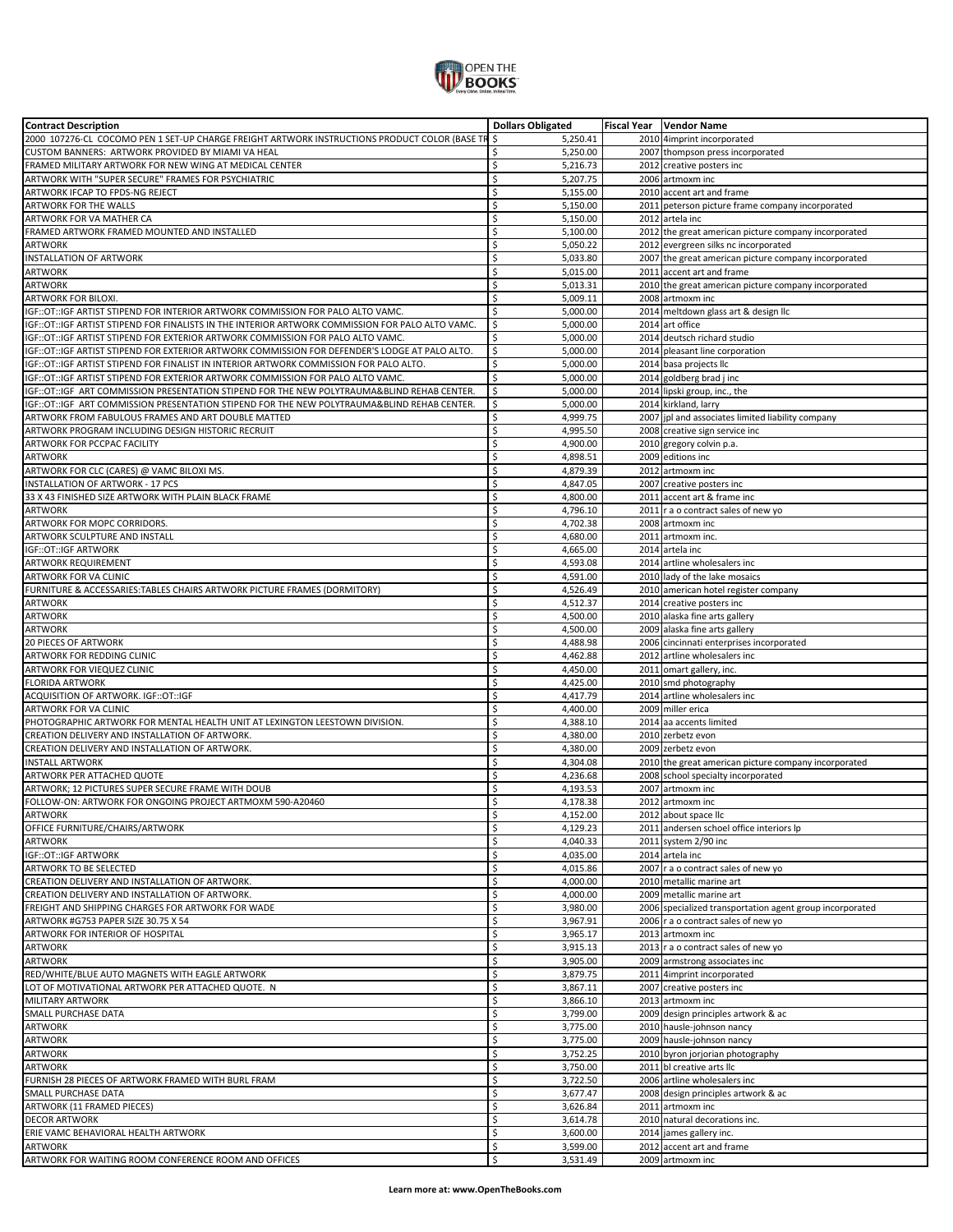

| <b>Contract Description</b>                                                | <b>Dollars Obligated</b> | Fiscal Year   Vendor Name                               |
|----------------------------------------------------------------------------|--------------------------|---------------------------------------------------------|
| IGF:: OT:: IGF RENT HEALING ART DISPLAY                                    | Ś<br>3,500.00            | 2013 fob healing arts inc                               |
| 1 - LOT ARTWORK (30 PRINTS)                                                | \$<br>3,482.70           | 2007 the great american picture company incorporated    |
| ARTWORK WOOD FRAME                                                         | \$<br>3,477.23           | 2010 aegis business solutions limited liability company |
|                                                                            |                          |                                                         |
| SMALL PURCHASE DATA                                                        | \$<br>3,459.59           | 2008 design principles artwork & ac                     |
| <b>ARTWORK</b>                                                             | Ś<br>3,432.00            | 2010 gene summers                                       |
| SUNDRY ARTWORK FOR BEHAVIORAL MEDICINE SERVICE                             | \$<br>3,420.95           | 2007 the great american picture company incorporated    |
| ARTWORK FOR INPATIENT PHARMACY RENOVATION. ESTIMA                          | Ś<br>3,413.04            | 2007 artmoxm inc                                        |
|                                                                            | \$                       |                                                         |
| ARTWORK FOR TOPEKA KS VAMC                                                 | 3,410.53                 | 2010 the great american picture company incorporated    |
| ARTWORK WOOD FRAME PLEXIGLASS SINGLE MAT SECURITY HANGERS                  | \$<br>3,409.40           | 2006 r a o contract sales of new yo                     |
| INSTALL ARTWORK AND MOUNTING HARDWARE                                      | \$<br>3,367.62           | 2011 chameleon corporation                              |
| PROVIDE ALL LABOR&MATERIAL TO WRITE THREE ARTICLES FOR RESEARCH WEEK 2011. | \$<br>3,360.00           | 2011 vie communications, inc                            |
| <b>ARTWORK</b>                                                             | \$<br>3,328.98           | 2014 r a o contract sales of new yo                     |
| ARTWORK FOR REDDING ADMIN ANNEX                                            | \$<br>3,255.69           | 2012 artline wholesalers inc                            |
|                                                                            | Ś                        |                                                         |
| IGF::OT::IGF ARTWORK                                                       | 3,242.00                 | 2014 artela inc                                         |
| ARTWORK TO HAVE SECURITY HARDWARE METAL FRAME N24                          | \$<br>3,216.62           | 2006 cincinnati enterprises incorporated                |
| ARTWORK                                                                    | \$<br>3,200.00           | 2011 robinson edward                                    |
| <b>ARTWORK</b>                                                             | \$<br>3,183.61           | 2011 r a o contract sales of new yo                     |
| <b>FRAMED ARTWORK</b>                                                      | Ś<br>3,072.66            | 2012 the great american picture company incorporated    |
| ARTWORK FRAMING AND HARDWARE                                               | Ś<br>3,018.83            | 2010 accent art & frame inc                             |
|                                                                            |                          |                                                         |
| ARTWORK FOR AUDIOLOGY RELOCATION                                           | \$<br>3,000.00           | 2011 the great american picture company incorporated    |
| <b>ARTWORK</b>                                                             | \$<br>3,000.00           | 2008 grafco llc                                         |
| ARTWORK INCLUDE REMOVAL OF VERBIAGE AND PRINTED BO                         | \$<br>3,000.00           | 2007 artline Itd                                        |
| ARTWORK - MATTED FRAMED INL1085                                            | \$<br>2,995.00           | 2007 cincinnati enterprises incorporated                |
| INSTALL VA PROVIDED WINDOW COVERINGS AND ARTWORK I                         | \$<br>2,980.00           | 2008 arnold's office supply inc.                        |
| ARTWORK FOR PET SCAN TO BE FRAMED IN L80429 PLEXI                          | \$<br>2,954.00           | 2007 global distributors inc                            |
|                                                                            |                          |                                                         |
| <b>ARTWORK</b>                                                             | \$<br>2,947.00           | 2014 peterson picture frame company incorporated        |
| INSTALL VA PROVIDED ARTWORK AND FURNISHINGS IN B10                         | Ś<br>2,900.00            | 2008 arnold's office supply inc.                        |
| ARTWORK                                                                    | \$<br>2,884.94           | 2014 r a o contract sales of new yo                     |
| ARTWORK BM-T467 TRAGER STILL CREEK                                         | \$<br>2,846.16           | 2007 r a o contract sales of new yo                     |
| ARTWORK FOR KING STATE VETERANS HOME. PROPOSAL 91                          | Ś<br>2,829.41            | 2007 artmoxm inc                                        |
|                                                                            |                          |                                                         |
| ARTWORK - VARIETY WITH PLEXIGLASS                                          | Ś<br>2,800.00            | 2007 d and s concepts incorporated                      |
| FRAMED ARTWORK FOR THE HEART STATION ACTIVATIONS (                         | \$<br>2,767.00           | 2007 graphic encounter incorporated                     |
| ARTWORK BM-S1200 SWAYHOOVER SHAKER MILL FARM                               | Ś<br>2,616.15            | 2007 r a o contract sales of new yo                     |
| DAVID BURT IMAGES ARTWORK.                                                 | \$<br>2,604.00           | 2008 peterson business systems inc.                     |
| ARTWORK NATURAL FRAME (MAPLISH) SINGLE MAT (ARCT                           | \$<br>2,598.49           | 2007 artmoxm inc                                        |
| <b>ARTWORK</b>                                                             | \$<br>2,589.00           | 2012 art line Itd                                       |
|                                                                            | \$                       |                                                         |
| ARTWORK FOR PRIMARY CARE HALL AND DIGMA ROOMS TO B                         | 2,542.58                 | 2006 cincinnati enterprises incorporated                |
| PROVIDE AND INSTALL ARTWORK AS SPECIFIED BELOW: AR                         | Ś<br>2,501.04            | 2008 artmoxm inc                                        |
| PRODUCTS INCLUDE BANNER (10' W X 6' H; ARTWORK TO                          | \$<br>2,487.50           | 2008 next wave the                                      |
| ARTWORK                                                                    | \$<br>2,475.00           | 2007 aa accents limited                                 |
| CONTRACTOR WILL CREATE ARTWORK THAT SHOWS THE LAYO                         | \$<br>2,250.00           | 2008 strategy by design incorporated                    |
| ARTWORK FOR VA CLINIC                                                      | \$<br>2,230.00           | 2010 niebrugge studio                                   |
| <b>ARTWORK</b>                                                             | \$<br>2,202.00           | 2012 art line Itd                                       |
| ARTWORK FOR VA CLINIC                                                      | \$<br>2,200.00           | 2010 corey guitta                                       |
|                                                                            |                          |                                                         |
| HANG ARTWORK FOR 3A AND DELIVER FUNRITURE TO ROOMS                         | Ś<br>2,192.50            | 2008 jtc contracting incorporated                       |
| ARTWORK FOR 5TH FLOOR DAY ROOM MATTED AND FRAMED T                         | \$<br>2,160.00           | 2007 cincinnati enterprises incorporated                |
| DOUBLE MATT WOOD FRAME ARTWORK WITH PEXIGLASS                              | \$<br>2,157.46           | 2008 artmoxm incorporated                               |
| ARTWORK FOR MENTAL HEALTH (CARES) @ VAMC BILOXI MS.                        | \$<br>2,122.24           | 2011 artmoxm inc.                                       |
| ARTWORK GARDEN ENSEMBLE                                                    | Ś<br>2,096.81            | 2008 creative sign service incorporated                 |
| SERVICE: PROVIDE ARTWORK MATERIALS TO DESIGN AN                            | \$<br>2,066.00           | 2007 go promotions incorporated                         |
|                                                                            |                          |                                                         |
| ARTWORK FOR THE PERC. REFERENCE 7-2725                                     | \$<br>2,048.00           | 2007 art source inc.                                    |
| 10 PIECES OF ARTWORK MATTED AND FRAMED                                     | \$<br>1,963.23           | 2007 cincinnati enterprises incorporated                |
| ARTWORK WOOD FRAME NO MAT REG PLEXI-GLASS; SECU                            | \$<br>1,943.69           | 2006 artmoxm inc                                        |
| RALPH H. JOHNSON WOVEN LANYARD. PHOTOSHOP ARTWORK                          | \$<br>1,934.00           | 2008 united states government printing office           |
| ARTWORK FOR BEAVER DAM CLINIC - EXAM ROOMS WAITIN                          | \$<br>1,814.70           | 2007 art source inc.                                    |
| ARTWORK FOR BILOXI CLINICAL ADDITION (CARES) @ VAMC BILOXI MS.             | \$<br>1,771.66           | 2011 artmoxm inc.                                       |
| ARTWORK FOR NURSING HOME CARE UNIT PHASE I                                 | \$<br>1,750.00           | 2007 m and j business office furniture plus Ic          |
|                                                                            |                          |                                                         |
| VENDOR TO FURNISH AND DELIVER SPECIFIED ARTWORK TO                         | \$<br>1,743.60           | 2007 art source inc.                                    |
| VENDOR TO FURNISH AND DELIVER ARTWORK TO THE GREEN                         | \$<br>1,743.60           | 2007 art source inc.                                    |
| ARTWORK 24X36 W/WOOD FRAME PLEXIGLASS SINGLE MAT                           | \$<br>1,729.70           | 2006 r a o contract sales of new yo                     |
| ARTWORK BM-M1714 MCINERNEY CREEK ROAD                                      | \$<br>1,693.48           | 2007 r a o contract sales of new yo                     |
| FRAMED ARTWORK ACCORDING TO THE SPECS OF THE MEDIC                         | \$<br>1,650.00           | 2007 art space limited liability company                |
| VENDOR TO FURNISH AND SUPPLY ARTWORK FOR NEWLY REM                         | \$<br>1,642.20           | 2007 art source inc.                                    |
| ARTWORK FOR BILOXI/MH (CARES) @ VAMC BILOXI MS.                            | \$<br>1,641.01           | 2011 artmoxm inc.                                       |
| ARTWORK FOR MENTAL HEALTH (CARES) @ VAMC BILOXI MS.                        | \$<br>1,522.66           | 2011 artmoxm inc.                                       |
|                                                                            |                          |                                                         |
| PURCHASE OF ARTWORK FRAMES AND MATTING OF PATIENT                          | \$<br>1,514.00           | 2008 d & s concepts inc                                 |
| ARTWORK FOR CLINICAL ADDITION (CARES) @ VAMC BILOXI MS.                    | \$<br>1,452.14           | 2011 artmoxm inc.                                       |
| <b>ARTWORK</b>                                                             | \$<br>1,452.00           | 2012 artline wholesalers inc                            |
| MISC. ARTWORK FOR THIRD FLOOR ADDITION.                                    | \$<br>1,398.30           | 2007 the great american picture company incorporated    |
| ARTWORK FOR DENTAL SUITE EXAM ROOMS X-RAY. REFER                           | \$<br>1,383.00           | 2006 art source inc.                                    |
| 1 LOT ARTWORK - W/WIRE HANGERS ON ALL 11 PRINTS.                           | \$<br>1,364.35           | 2007 the great american picture company incorporated    |
| ARTWORK:TBD                                                                | \$<br>1,300.00           | 2006 r a o contract sales of new yo                     |
|                                                                            | \$                       |                                                         |
| ARTWORK FOR THE CLC WELLNESS CENTER                                        | 1,285.90                 | 2008 adm international inc.                             |
| REPLACEMENT OF DAMAGED PHOTOGRAPHIC ARTWORK FOR AC                         | \$<br>1,262.50           | 2008 kastner design associates                          |
| PHOTOSHOP ARTWORK PRODUCE IN BLUE TO MATCH "SPOT"                          | \$<br>1,206.00           | 2008 united states government printing office           |
| ARTWORK BM-B1478 BOAT SERIES ANTOINETTE                                    | \$<br>1,199.24           | 2007 r a o contract sales of new yo                     |
| ARTWORK TITLE: TREELINE                                                    | \$<br>1,118.55           | 2008 the great american picture company incorporated    |
|                                                                            | \$<br>1,115.02           | 2007 artworks (2257)                                    |
| PREMOUNTED                                                                 |                          |                                                         |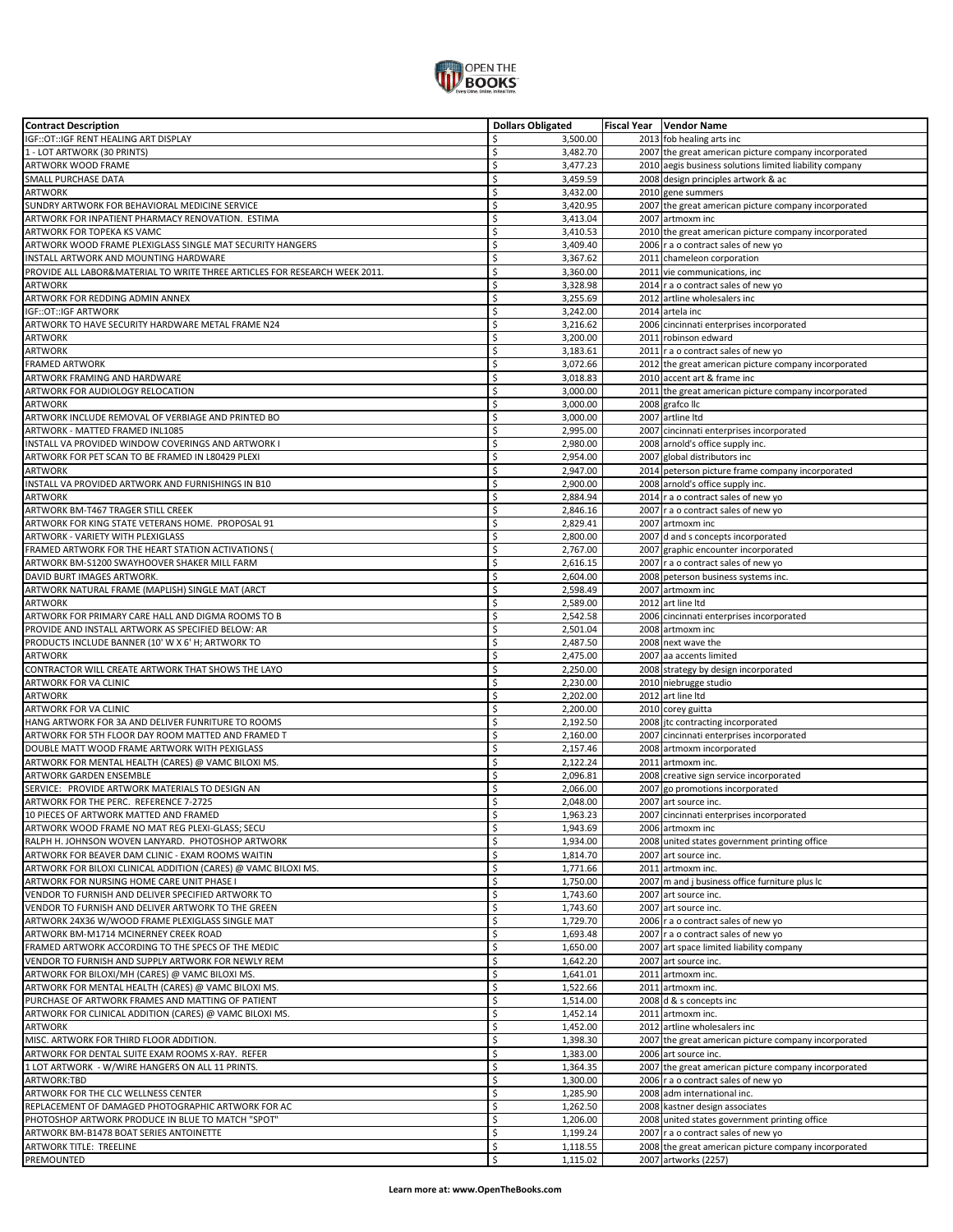

| <b>Contract Description</b>                                       | <b>Dollars Obligated</b> | <b>Fiscal Year</b> Vendor Name                       |
|-------------------------------------------------------------------|--------------------------|------------------------------------------------------|
| 40 X 30 CANVAS ARTWORK                                            | \$<br>1,105.00           | 2008 mikhail darafeev inc.                           |
| ARTWORK TWO ITEMS:                                                | \$<br>1,075.95           | 2008 artmoxm inc                                     |
| FRAMED ARTWORK BY PHILBECK "PICNIC ON LAKE JAMES"                 | \$<br>1,040.40           | 2007 art source incorporated                         |
| 7563 LOMBARDI PORTOFINO LIGHT ARTWORK PER QUOTE A                 | \$<br>1,025.45           | 2007 louis peirano and associates                    |
|                                                                   |                          |                                                      |
| ARTWORK FOR CLINICAL ADDITION (CARES) @ VAMC BILOXI MS.           | \$<br>992.16             | 2011 artmoxm inc.                                    |
| ALL OF THE FOLLOWING PIECES OF ARTWORK WILL HAVE A                | \$<br>962.48             | 2007 art source inc.                                 |
| 1-LOT ARTWORK 8 PRINTS PLUS SECURITY HARDWARE PLE                 | \$<br>942.50             | 2007 the great american picture company incorporated |
| LABOR CHARGE FOR STAGING AND HANGING ARTWORK THROU                | \$<br>940.00             | 2007 louis peirano and associates                    |
| FRAMED ARTWORK PER QUOTE # 12571 CONSISTING OF 6 M                | \$<br>932.75             | 2008 the great american picture company incorporated |
| ARTWORK FRAMING WITH PLEXIGLAS AND MATTING                        | \$<br>897.13             | 2006 hob lob limited partnership                     |
|                                                                   |                          |                                                      |
| FRAMED ARTWORK BY ROMANELLO "WEEPING WILLOW"                      | \$<br>886.44             | 2007 art source inc.                                 |
| ARTWORK FOR VA CLINIC                                             | \$<br>880.00             | 2010 miller erica                                    |
| RALPH H. JOHNSON STADIUM CUP. PHOTOSHOP ARTWORK -                 | \$<br>875.00             | 2008 united states government printing office        |
| PER QUOTE # 12069 8 FRAMED PIECES OF ARTWORK WITH                 | \$<br>871.00             | 2008 the great american picture company incorporated |
| LABOR TO HANG 37 PIECES OF ARTWORK FROM GREAT AMER                | \$<br>855.00             | 2007 sewco incorporated                              |
| ARTWORK APPROX 24X36 WOOD FRAME SINGLE MAT PLEX                   | \$<br>854.85             | 2006   r a o contract sales of new yo                |
| INSTALLATION FOR ARTWORK FOR THE FOLLOWIG AREAS:                  | \$<br>852.00             | 2007 network america incorporated (5293)             |
|                                                                   | \$                       |                                                      |
| 1 LOT ARTWORK PROJECT #616186                                     | 851.50                   | 2006 the great american picture company incorporated |
| ARTWORK FOR THE RTU IN L80429 DOUBLE MATED WITH E4                | \$<br>846.00             | 2007 cincinnati enterprises incorporated             |
| INSTALLATION OF FRAMED ARTWORK FOR VA HOSPITAL IN WASHINGTON D.C. | \$<br>825.00             | 2012 r a o contract sales of new yo                  |
| ARTWORK INSTALLATION SERVICE                                      | \$<br>810.00             | 2008 accent art and frame incorporated               |
| TYPESET AND LAY OUT ARTWORK AND PROVIDE DETAILED P                | \$<br>800.00             | 2008 dibaggio design inc                             |
| TYPESET AND LAY OUT ARTWORK AND PROVIDE DETAILED P                | \$<br>800.00             | 2008 dibaggio design inc                             |
|                                                                   |                          |                                                      |
| ARTWORK FEE                                                       | \$<br>782.62             | 2008 innerface architectural signage inc.            |
| ARTWORK TUSCAN CASTLE BY PHILIP CRAIG FRAMED PR                   | \$<br>763.91             | 2008 the great american picture company incorporated |
| <b>ARTWORK AND OFFICE SUPPLIES</b>                                | \$<br>744.36             | 2015 artela inc                                      |
| PHOTGRAPH ARTWORK                                                 | \$<br>688.00             | 2007 hill electric supply company                    |
| SUBJECT: BONHAM DENTAL ARTWORK (CUSTOM FRAMING ORD                | \$<br>670.82             | 2007 tl services inc.                                |
| 1 LOT ARTWORK                                                     | \$<br>614.25             |                                                      |
|                                                                   |                          | 2006 the great american picture company incorporated |
| INSTALL 9 PCS OF ARTWORK ACC PATIENT CARE                         | \$<br>607.50             | 2006 kastner design associates                       |
| FRAMED ARTWORK BY YOUNG "RED"                                     | \$<br>600.12             | 2007 art source inc.                                 |
| 9 MOTIVATIONAL FRAMED ARTWORK FOR VET CENTER.                     | \$<br>594.64             | 2008 office depot inc.                               |
| SOTA 9 LOGO ARTWORK DESIGN LAYOUT AND PRODUCTION                  | \$<br>556.83             | 2008 bruce jones design incorporated                 |
| ARTWORK BM-C1121 CARNEY TRANQUIL II                               | \$<br>534.44             | 2007 r a o contract sales of new yo                  |
| INSTALL FRAMED ARTWORK                                            | \$<br>525.00             | 2012 the great american picture company incorporated |
|                                                                   |                          |                                                      |
| TO PROVIDE LABOR TO INSTALL ARTWORK AND POSTERS AT                | \$<br>520.00             | 2007 louis peirano and associates                    |
| FRAMED ARTWORK (SEASCPAPES WITH MATTS PLEXI GLASS                 | \$<br>500.00             | 2007 art space limited liability company             |
| NEED 4X4 ROLL-UP POSTERS. ARTWORK WILL BE SENT TO                 | \$<br>492.00             | 2008 webb-mason inc.                                 |
| <b>INSTALL ARTWORK</b>                                            | \$<br>472.50             | 2006 kastner design associates                       |
| ARTWORK SOLID MAPLE MOLDING GICLEE PRINTS USING                   | \$<br>465.00             | 2008 battersea company                               |
| PAYFLEX SMARTCARDS WITH SUN ARTWORK. PACK OF 25 CA                | \$<br>460.00             | 2007 gtsi corporation                                |
|                                                                   |                          |                                                      |
| ARTWORK FEE FOR FLOOR PLAN                                        | \$<br>451.86             | 2007 innerface architectural signage incorporated    |
| ARTWORK: TITLE QUIET HORIZON 11 WERNER SIZE 32X32                 | \$<br>444.50             | 2008 artline Itd                                     |
| THERMAL PHOTO MUG ARTWORK W/OIT 4 COLOR LOGO                      | \$<br>428.00             | 2007 big dog promotions incorporated                 |
| TO PURCHASE FRAMED ARTWORK FOR THE POLY-TRAUMA ARE                | \$<br>420.00             | 2007 artline wholesalers inc                         |
| ARTWORK ADD COST DUE TO CONSTRUCTION DELAY                        | \$<br>414.00             | 2015 accent art and frame                            |
| FRAMED ARTWORK WITH D309 OAK FRAME NON-GLARE PLEX                 | \$<br>401.40             | 2007 art source incorporated                         |
| FRAMED ARTWORK IN E402 IRONSTONE METAL FRAME WITH                 | \$<br>401.00             |                                                      |
|                                                                   |                          | 2007 art source incorporated                         |
| ARTWORK                                                           | \$<br>376.93             | 2008 artmoxm inc                                     |
| VA SEAL CONVERTED TO DIGITAL ARTWORK AND ENGRAVED                 | \$<br>356.79             | 2008 go promotions inc.                              |
| ARTWORK PICTURES FOR THE CENTER (MILITARY MOTIF)                  | \$<br>330.85             | 2008 artexpressed.com inc                            |
| PLAQUES INCLUDING ARTWORK AND ENGRAVING CHARGES FO                | \$<br>317.50             | 2008 classic medallics inc                           |
| THE ORIGINAL ORDER (A70272) WAS FOR ARTWORK AND TH                | \$<br>302.00             | 2008 graphic encounter inc                           |
|                                                                   |                          |                                                      |
| CHANGED ARTWORK TO SUPER                                          | \$<br>300.00             | 2008 artmoxm inc                                     |
| FRAMED ARTWORK FOR REDEDICATION CEREMONY                          | \$<br>299.00             | 2008 hob-lob ltd                                     |
| FRAME POSTER FOR THE BUTLER DIRECTOR. ARTWORK WIL                 | \$<br>298.48             | 2007 frame gallery                                   |
| ARTWORK ONE TIME FEE WITH TRAY                                    | \$<br>293.00             | 2007 metro office solutions incorporated (6201)      |
| COORDINATE INSTALLATION OF ARTWORK FOR HEART STATI                | \$<br>288.00             | 2008 hb consultants incorporated                     |
| "SAILBOATS" FRAMED ARTWORK 24" X 37"                              | \$<br>283.40             | 2007 atd american company                            |
| DESIGN A 4' X 8' POSTER. ARTWORK WILL BE SENT TO                  | \$<br>265.00             | 2007 webb mason incorporated                         |
|                                                                   |                          |                                                      |
| CREAT 4' X 8' POSTER FOR RESNA MEETING. ARTWORK W                 | \$<br>265.00             | 2007 webb mason incorporated                         |
| CREATE 3 X 5 SCIETIFIC POSTER. ARTWORK FOR POSTER                 | \$<br>260.00             | 2008 webb mason incorporated                         |
| CREATE 3 X 7 POSTER FOR RESNA CONFERENCE. ARTWORK                 | \$<br>260.00             | 2007 webb mason incorporated                         |
| CREATE A 4' X 6' SCIENTIFIC POSTER. ARTWORK WILL                  | \$<br>255.00             | 2007 webb mason incorporated                         |
| DESIGN AND PRINT 36" X 56" POSTER. ARTWORK WILL BE                | \$<br>249.00             | 2008 webb mason incorporated                         |
| TO INSTALL ARTWORK AT THE JC DIVISON OF THE VAMC/S                | \$<br>245.00             | 2007 kyle jan                                        |
|                                                                   |                          |                                                      |
| 2 ARTWORK SELECTIONS FOR ROOM A46.                                | \$<br>231.00             | 2007 art source inc.                                 |
| INSTALLATION OF ARTWORK IN PRIMARY CARE EXAM ROOMS                | \$<br>225.00             | 2006 cincinnati enterprises incorporated             |
| ARTWORK                                                           | \$<br>224.70             | 2007 memphis professional imaging incorporated       |
| INSTALL 11 PIECES OF ARTWORK FOR THE ENDO SUITE AR                | \$<br>210.00             | 2007 sewco incorporated                              |
| LOGO ARTWORK DESIGNING                                            | \$<br>200.00             | 2007 bruce jones design incorporated                 |
| INSTALLATION OF PRIMARY CARE ARTWORK IN PHASES                    | \$<br>200.00             | 2006 cincinnati enterprises incorporated             |
|                                                                   |                          |                                                      |
| DESIGN AND PRINT 1 - 4' X 8' POSTER. ARTWORK WILL                 | \$<br>180.00             | 2007 webb mason incorporated                         |
| <b>BUBBLE CUSHION ARTWORK PHOTOS</b>                              | \$<br>179.28             | 2008 office depot incorporated                       |
| IGF::OT::IGF ARTWORK                                              | \$<br>150.00             | 2015 artela inc                                      |
| ARTWORK MAILOUT FOR VISN4 POCKET FOLDER INCLUDING                 | \$<br>148.68             | 2008 rodney boyce                                    |
| FRAMED ARTWORK OF ESTABLISHMENT OF AFFILIATIONS WI                | \$<br>136.99             | 2008 graphik dimensions limited                      |
| FRAMED ARTWORK "ARTIST'S GARDEN AT GIVERNY" BY CL                 | Ś<br>119.98              | 2007 staples incorporated (0816)                     |
|                                                                   |                          |                                                      |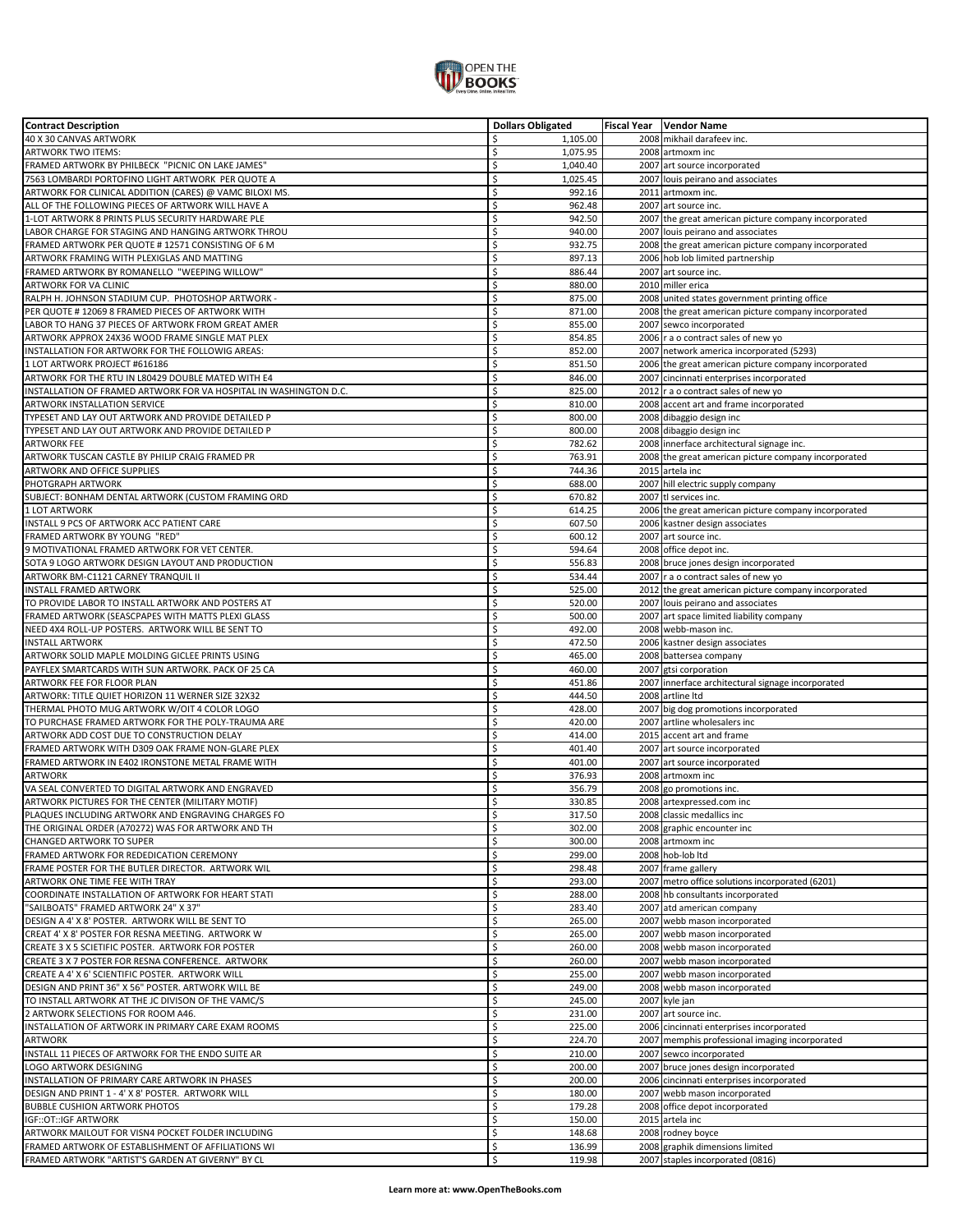

| <b>Contract Description</b>                                                                           | <b>Dollars Obligated</b>       | Fiscal Year   Vendor Name                            |
|-------------------------------------------------------------------------------------------------------|--------------------------------|------------------------------------------------------|
| <b>COMMUNICATION FRAMED ARTWORK</b>                                                                   | Ś<br>60.01                     | 2008 office depot inc.                               |
| <b>ARTWORK SECURITY WRENCHES</b>                                                                      | \$<br>42.50                    | 2006 designers art                                   |
| 30 YEAR GIFT INCLUDES ARTWORK AND INGRAVING                                                           | \$<br>32.42                    | 2007 classic medallics incorporated                  |
| ARTWORK FOR NEW 6E CANCER CENTER ACTIVATION FOR SEATTLE VA MEDICAL CENTER.                            | \$                             |                                                      |
|                                                                                                       | 30.00                          | 2014 artela inc                                      |
| ARTWORK FOR CANTEEN IN ANCHORAGE AK                                                                   | \$<br>$\overline{\phantom{a}}$ | 2010 daniel deroux artist                            |
| FURNISH AND INSTALL CONCRETE SCULPTURE ARTWORK                                                        | \$<br>$\overline{\phantom{a}}$ | 2010 magamma studios                                 |
| ARTWORK FOR INTERIOR COMMONS WALL VA CLINIC ANCHORAGE                                                 | Ś<br>$\overline{\phantom{a}}$  | 2010 red door studio                                 |
| ARTWORK FOR INTERIOR COMMONS WALL VA CLINIC ANCHORAGE                                                 | Ś                              | 2010 red door studio                                 |
| IGF::OT::IGF EXTEND CONTRACT POP FOR 3 MONTHS FROM JAN 1 TO MAR 31 2015 TO ALLOW TIME TO FINISH A     | \$<br>$\blacksquare$           | 2015 creative machines                               |
| CLOSEOUT MOD. ARTWORK COMPLETED AND INSTALLED AT PALO ALTO.                                           | \$<br>$\omega$                 | 2014 art office                                      |
|                                                                                                       |                                |                                                      |
| ARTWORK FOR FIRST FLOOR NEW HOSPITAL VASNHS                                                           | \$<br>$\blacksquare$           | 2012 artmoxm inc                                     |
| 204 PIECES OF ARTWORK FOR THE NEW SLVHCS -PROJECT LEGACY PAN AM BUILDING                              | Ś<br>$\blacksquare$            | 2014 af&s products & services inc.                   |
| IGF::OT::IGF MOD 7 IS TO EXTEND SERVICES FOR ONE ADDITIONAL MONTH ALLOWING CONTRACTOR TO COMPL        | \$<br>$\overline{\phantom{a}}$ | 2015 ball-nogues design IIc                          |
| IGF::OT::IGF ART CONSULTANT SERVICES FOR PALO ALTO EXTENDED FROM JAN 1 TO MAR 31 2015 TO ALLOW TIN \$ | $\blacksquare$                 | 2015 mei architects                                  |
| IGF::OT::IGF ART CONSULTANT SERVICES FOR PALO ALTO EXTENDED TO COMPLETE EXTERIOR/INTERIOR ARTWOF      | \$<br>$\sim$                   | 2014 mei architects                                  |
| ARTWORK AND SIGNAGE                                                                                   | Ś<br>$\omega$                  | 2016 peterson picture frame company incorporated     |
|                                                                                                       |                                |                                                      |
| ARTWORK FOR NWI-OMAHA                                                                                 | \$<br>$\blacksquare$           | 2016 aa accents limited                              |
| ARTWORK FOR NWI-OMAHA                                                                                 | \$<br>$\blacksquare$           | 2014 aa accents limited                              |
| ARTWORK FOR THE MVAMC                                                                                 | \$<br>$\bar{a}$                | 2014 federal prison industries inc                   |
| ARTWORK AND DESIGN                                                                                    | Ś                              | 2013 creative posters inc                            |
| <b>VARIOUS ARTWORK</b>                                                                                | Ś<br>$\omega$                  | 2012 creative posters inc                            |
| ARTWORK FOR MENTAL HEALTH SERVICE AREA                                                                | Ś<br>$\omega$                  | 2011 creative posters inc                            |
|                                                                                                       |                                |                                                      |
| ARTWORK FOR THE NORTHWEST CLINIC.                                                                     | Ś<br>$\omega$                  | 2011 the great american picture company incorporated |
| ARTWORK FOR VA CLINIC YUBA CITY CA                                                                    | \$<br>$\sim$                   | 2012 the great american picture company incorporated |
| IGF::OT::IGF INTERIOR ARTWORK COMMISSION FOR DEFENDER'S LODGE IS COMPLETED AND ALL INVOICES PAID.     | \$<br>$\bar{a}$                | 2015 studio g h                                      |
| <b>ARTWORK</b>                                                                                        | \$<br>$\blacksquare$           | 2014 r. a. o. contract sales of new york inc.        |
| <b>FRAMES FOR ARTWORK</b>                                                                             | \$<br>$\sim$                   | 2015 r a o contract sales of new yo                  |
| ARTWORK                                                                                               | \$<br>$\blacksquare$           | 2013 artline wholesalers inc                         |
|                                                                                                       |                                |                                                      |
| ARTWORK AND FRAMES FOR VA MEDICAL CENTER RENO                                                         | Ś<br>$\omega$                  | 2014 artline wholesalers inc                         |
| ARTWORK FOR MENTAL HEALTH CLINIC                                                                      | \$<br>$\overline{\phantom{a}}$ | 2014 evergreen silks nc incorporated                 |
| ARTWORK FOR MENTAL HEALTH CLINIC                                                                      | \$<br>$\omega$                 | 2014 evergreen silks nc incorporated                 |
| ARTWORK FOR RICHMOND VA VAMC                                                                          | \$<br>$\overline{\phantom{a}}$ | 2014 evergreen silks nc incorporated                 |
| ERIE VAMC BEHAVIORAL HEALTH CLINIC ARTWORK                                                            | Ś<br>$\blacksquare$            | 2014 james gallery inc.                              |
|                                                                                                       | Ś<br>÷                         |                                                      |
| ERIE VAMC BEHAVIORAL HEALTH CLINIC ARTWORK                                                            |                                | 2013 james gallery inc.                              |
| ARTWORK SECOND FLOOR OF MEDICAL CENTER                                                                | Ś<br>$\sim$                    | 2013 perspectives                                    |
| <b>ARTWORK BPA</b>                                                                                    | Ś<br>$\blacksquare$            | 2015 trade products corp                             |
| <b>ARTWORK</b>                                                                                        | Ś<br>$\overline{\phantom{a}}$  | 2014 art line Itd                                    |
| COMPREHENSIVE ARTWORK PROGRAM:"SPECIAL PROJECT" DESIGNS ART PRINTS EXCLUSIVE PHOTOGRAPHY CUS \$       | $\blacksquare$                 | 2010 sayres and associates corporation               |
| IGF::OT::IGF ART CONSERVATOR SERVICE CONTRACT. RESTORE, COLLABORATE AND COORDINATE INSTALLATION       | \$                             | 2016 northern california art conservators            |
| ARTWORK FOR INTERIOR COMMONS WALL VA CLINIC ANCHORAGE                                                 | \$<br>$\blacksquare$           | 2010 red door studio                                 |
|                                                                                                       |                                |                                                      |
| FURNISH AND INSTALL CONCRETE SCULPTURE ARTWORK                                                        | \$<br>$\omega$                 | 2010 magamma studios                                 |
| ARTWORK FOR CANTEEN IN ANCHORAGE AK                                                                   | Ś<br>$\omega$                  | 2010 daniel deroux artist                            |
| ARTWORK FOR INTERIOR COMMONS WALL VA CLINIC ANCHORAGE                                                 | \$<br>$\bar{a}$                | 2010 red door studio                                 |
| <b>FRAMES FOR ARTWORK</b>                                                                             | \$<br>(50.96)                  | 2015 r a o contract sales of new yo                  |
| TO REPLACE THE IMAGE BEHIND THE RECEPTION AREAS WITH CUSTOM ARTWORK.                                  | Ś<br>(177.00)                  | 2012 clark/hunt a joint venture-nevada               |
| ARTWORK FOR THE 9TH FLOOR AND CLC                                                                     | \$<br>(191.81)                 | 2011 sayres and associates corporation               |
|                                                                                                       |                                |                                                      |
| ARTWORK                                                                                               | Ś<br>(242.79)                  | 2011 the great american picture company incorporated |
| ARTWORK FOR NEW CLINIC                                                                                | \$<br>(292.86)                 | 2014 artmoxm inc                                     |
| <b>ARTWORK</b>                                                                                        | Ś<br>(343.36)                  | 2014 henricksen & company inc.                       |
| ARTWORK MODIFICATION P0001 ISSUED TO DECREASE ESTIMATED LINE ITEMS TO CORRECT FINAL COST              | \$<br>(350.73)                 | 2013 artmoxm inc                                     |
| MILITARY THEMED ARTWORK                                                                               | Ś<br>(547.87)                  | 2014 artmoxm inc                                     |
| <b>IGF::OT::IGF ARTWORK</b>                                                                           | \$<br>(725.00)                 | 2015 artela inc                                      |
|                                                                                                       |                                |                                                      |
| ARTWORK FOR VA CLINIC                                                                                 | \$<br>(880.00)                 | 2010 miller erica                                    |
| ART CONSULTANT FOR VA PALO ALTO                                                                       | Ś.<br>(1,067.18)               | 2014 design partnership llp, the                     |
| ALL LABOR, MATERIALS, & EQUIPMENT FOR: - VANGAURD FEATURE ARTICLE FROM DR. KUPERSMITH. - VANGAUR   \$ | (1, 120.00)                    | 2012 vie communications, inc                         |
| THIS MODIFICATION IS ISSUED PER THE CUSTOMER'S REQUEST AND THE VENDOR'S CONCURRENCE: DELETE LINE \$   | (1,280.00)                     | 2015 general electric company                        |
| IGF:: OT:: IGF ARTWORK                                                                                | \$<br>(1,310.00)               | 2015 artela inc                                      |
| ARTWORK FOR VA CLINIC                                                                                 | \$<br>(2,200.00)               | 2010 corey guitta                                    |
|                                                                                                       |                                |                                                      |
| <b>ARTWORK FOR VA CLINIC</b>                                                                          | \$<br>(2, 230.00)              | 2010 niebrugge studio                                |
| <b>ARTWORK</b>                                                                                        | \$<br>(3,775.00)               | 2010 hausle-johnson nancy                            |
| CREATION DELIVERY AND INSTALLATION OF ARTWORK.                                                        | \$<br>(4,000.00)               | 2010 metallic marine art                             |
| 591 PIECES OF FRAMED ARTWORK                                                                          | \$<br>(4,076.70)               | 2015 accent art and frame                            |
| ARTWORK                                                                                               | \$<br>(4, 142.00)              | 2016 artline Itd                                     |
| CREATION DELIVERY AND INSTALLATION OF ARTWORK.                                                        | Ś<br>(4,380.00)                | 2010 zerbetz evon                                    |
|                                                                                                       |                                |                                                      |
| <b>ARTWORK</b>                                                                                        | \$<br>(4,500.00)               | 2010 alaska fine arts gallery                        |
| ARTWORK FOR VA CLINIC                                                                                 | \$<br>(4,591.00)               | 2010 lady of the lake mosaics                        |
| ARTWORK FOR CLC (CARES) @ VAMC BILOXI MS.                                                             | \$<br>(4,879.39)               | 2012 artmoxm inc                                     |
| <b>ARTWORK</b>                                                                                        | \$<br>(4,897.55)               | 2014 artline wholesalers inc                         |
| THIS MODIFICATION IS ISSUED PER THE CUSTOMER'S REQUEST AND THE VENDOR'S CONCURRENCE: DELETE LINE      | \$<br>(6, 399.00)              | 2015 general electric company                        |
| THIS MODIFICATION IS ISSUED PER THE CUSTOMER'S REQUEST AND THE VENDOR'S CONCURRENCE: DELETE LINE \$   |                                |                                                      |
|                                                                                                       | (6, 399.00)                    | 2015 general electric company                        |
| THIS MODIFICATION IS ISSUED PER THE CUSTOMER'S REQUEST AND THE VENDOR'S CONCURRENCE: DELETE LINE      | \$<br>(6, 399.00)              | 2015 general electric company                        |
| THIS MODIFICATION IS ISSUED PER THE CUSTOMER'S REQUEST AND THE VENDOR'S CONCURRENCE: DELETE LINE      | \$<br>(6, 399.00)              | 2015 general electric company                        |
| ARTWORK FOR THE MVAMC                                                                                 | \$<br>(11, 736.86)             | 2016 federal prison industries inc                   |
| ARTWORK AND OFFICE SUPPLIES                                                                           | \$<br>(16, 830.28)             | 2015 artela inc                                      |
| ARTWORK                                                                                               | \$<br>(21, 678.00)             | 2009 jordan nickie                                   |
| <b>ARTWORK IMAGES</b>                                                                                 | \$                             | 2016 artmoxm inc.                                    |
|                                                                                                       | (29, 319.39)                   |                                                      |
| <b>ARTWORK</b>                                                                                        | \$<br>(40, 412.80)             | 2014 artmoxm inc                                     |
| <b>ARTWORK FOR CLINIC</b>                                                                             | Ś<br>(48, 150.21)              | 2011 influential art                                 |
|                                                                                                       |                                |                                                      |